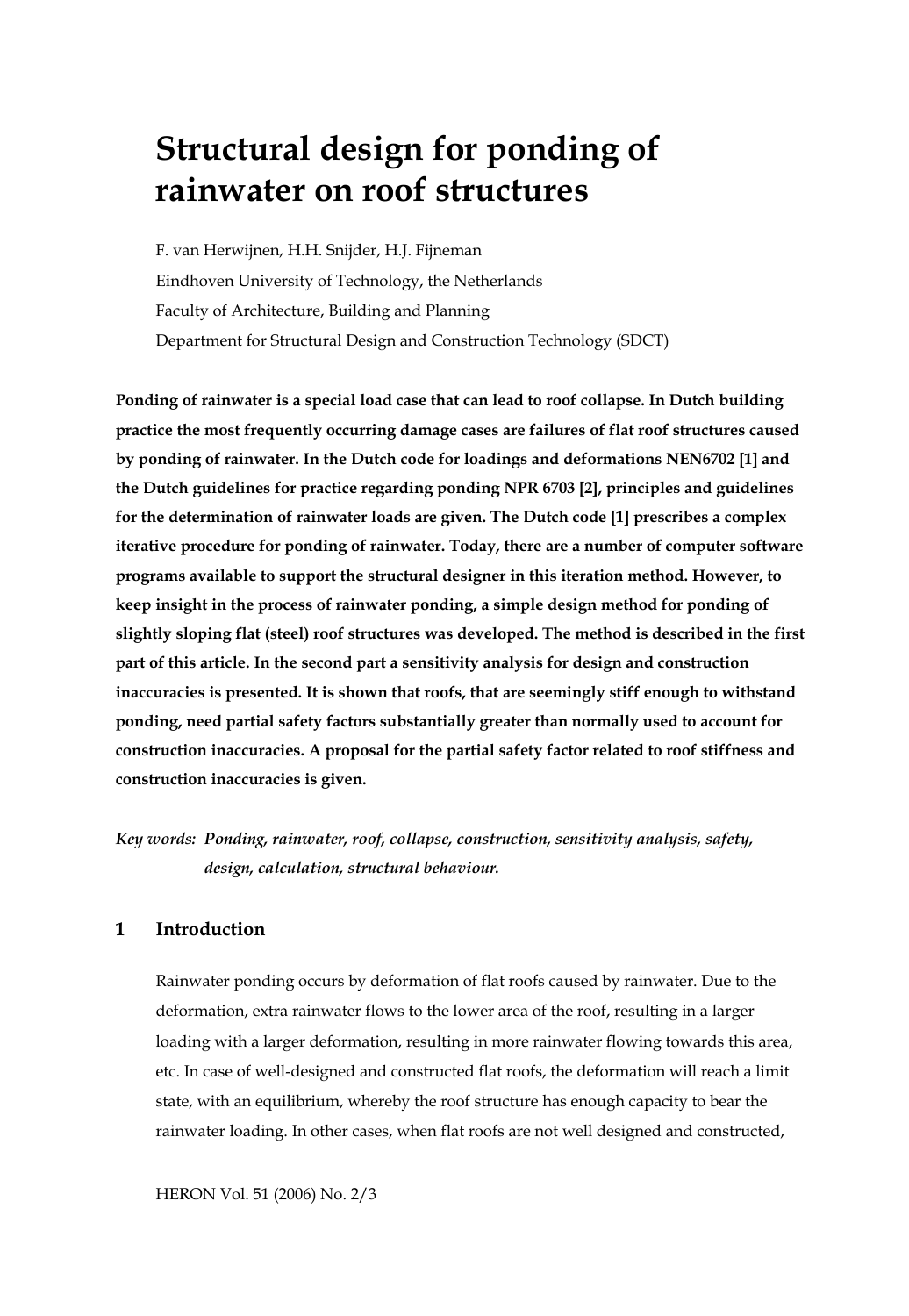the deformation process continues without limit as long as water is being added, leading to a failure of the roof. Rainwater ponding can be prevented by adequate construction measures. The rainwater load is of minor importance compared with other live loads on the roof, like snow and wind loads, in case the roof structure has a sufficient slope, stiffness and number of emergency drains. What combination of slope, stiffness and number of emergency drains is 'sufficient' cannot be determined beforehand. In [1] principles for the determination of rainwater loading are given. In case the rainwater loading is known, roof structures can be assessed on their bearing capacity for rainwater loading, using material related design codes. In [1] an iterative calculation method is prescribed, based on the theory of applied mechanics, to determine the deformation of the roof structure due to rainwater ponding. In [2] guidelines for the determination of water loads for ponding of rainwater are given.

For a fundamental roof ponding problem, namely a simply supported beam resting on rigid supports that are at the same level, [1] gives a safe approach, whereby implicitly the effects of iterations have been taken into account. Also a safe alternative for an iterative procedure to determine the rainwater loading is given based on an estimation of the maximum deformation of the roof.

For a large number of common roof structures design methods, which are implicitly dealing with the iterative effects of rainwater ponding, are not available. Iterative procedures are time-consuming and complex. For that reason they are often not used, leading to failure of the roof structure as the ultimate consequence. In this article, based on [3], design methods are presented, also for complex but realistic roof structures (e.g. purlins on flexible beams), taking the iterative nature of rainwater ponding implicitly into account. Therefore, the iterative procedure no longer is necessary. Assessment of roof structures of all kind of structural materials, using the presented design methods, is simple and provides insight in the underlying mechanisms.

Recent international publications on the problem of rainwater ponding on flat and sloping roofs are scarce [4-9]. The topic is studied in Italy and The Netherlands but must be relevant to other countries as well, especially where (nearly) flat roofs are built and heavy rainfall occurs frequently.

In this article, at first the principles for the load case of rainwater ponding are treated. After that, beams on rigid supports are discussed, followed by beams on flexible supports. It has been found possible to derive a set of equations for roof structures with an orthogonal set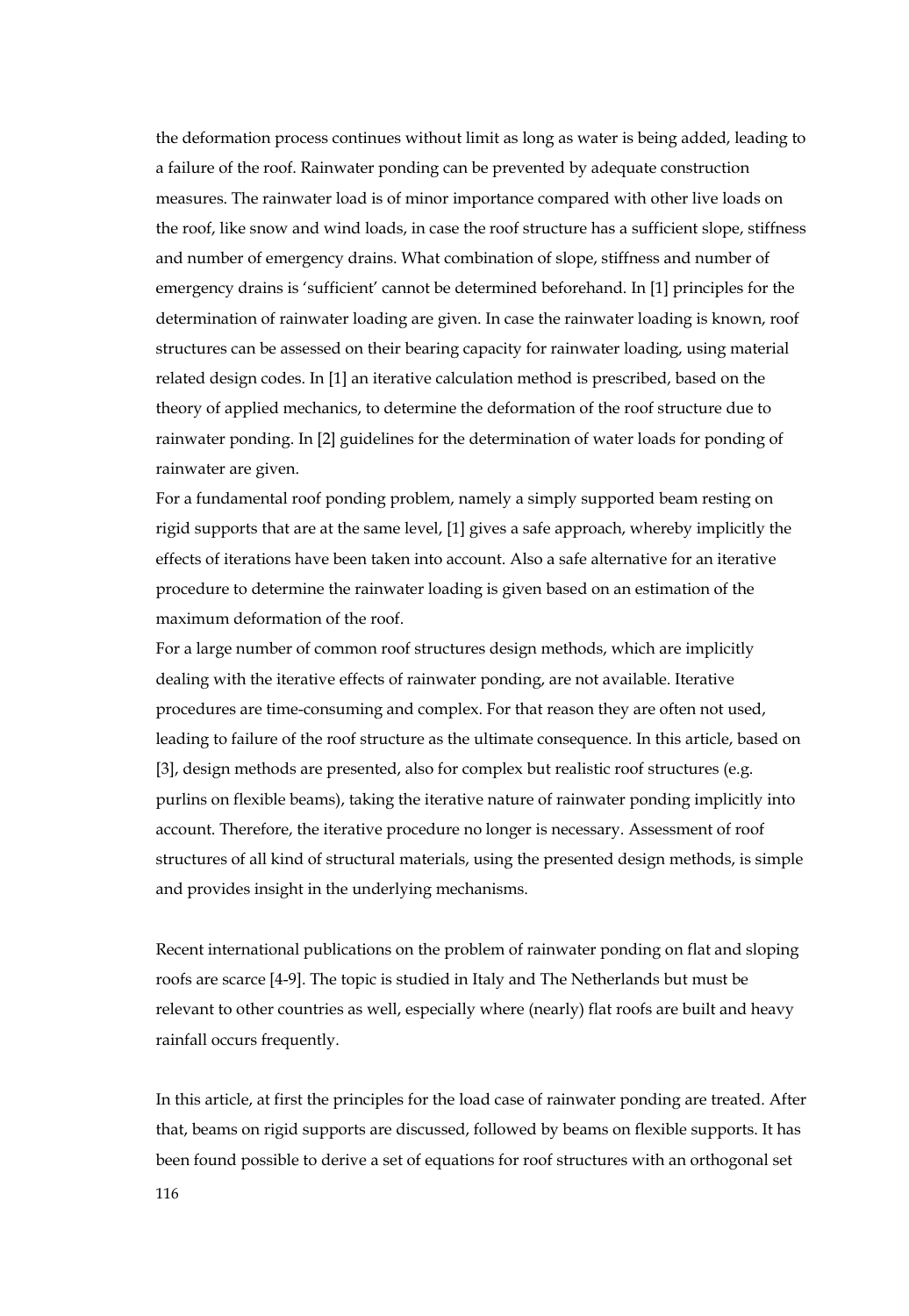of flexible girders supported by flexible main beams, to analyse the roof structures in a simple way in case of rainwater ponding. Then, a sensitivity analysis is carried out showing that partial safety factors have to be substantially greater than normally used to account for construction inaccuracies.

# **2 Principles for rainwater ponding**

In [1] the principles for rainwater ponding are given as treated hereafter. Figure 1 shows schematically a cross section over the roof edge. The emergency drain opening, with width *b* and height *h*, is situated at a distance  $h_{nd}$  over the roof. It is assumed that only a height of  $d_{nd}$  of the opening is used. The water level  $d_{hw}$  at the roof edge then is:

$$
d_{hw} = d_{nd} + h_{nd} \tag{1}
$$

Other principles for the load case rainwater ponding are as follows:

- the load is bound to a location;
- water drainage through one or more regular water drains is not possible because of obstruction;
- water drainage over the roof edge or through the opening of the emergency drain(s) is possible.



*Figure 1: Roof edge with rainwater and emergency drain opening* 

According to [1], the rainwater load  $\bar{p}$  is:

$$
\overline{p} = (d_{hw} + d_n)\gamma \tag{2}
$$

in which:

 $\gamma$  density of water (10 kN/m<sup>3</sup>);

*dn* water level caused by the deformation of the roof structure by permanent load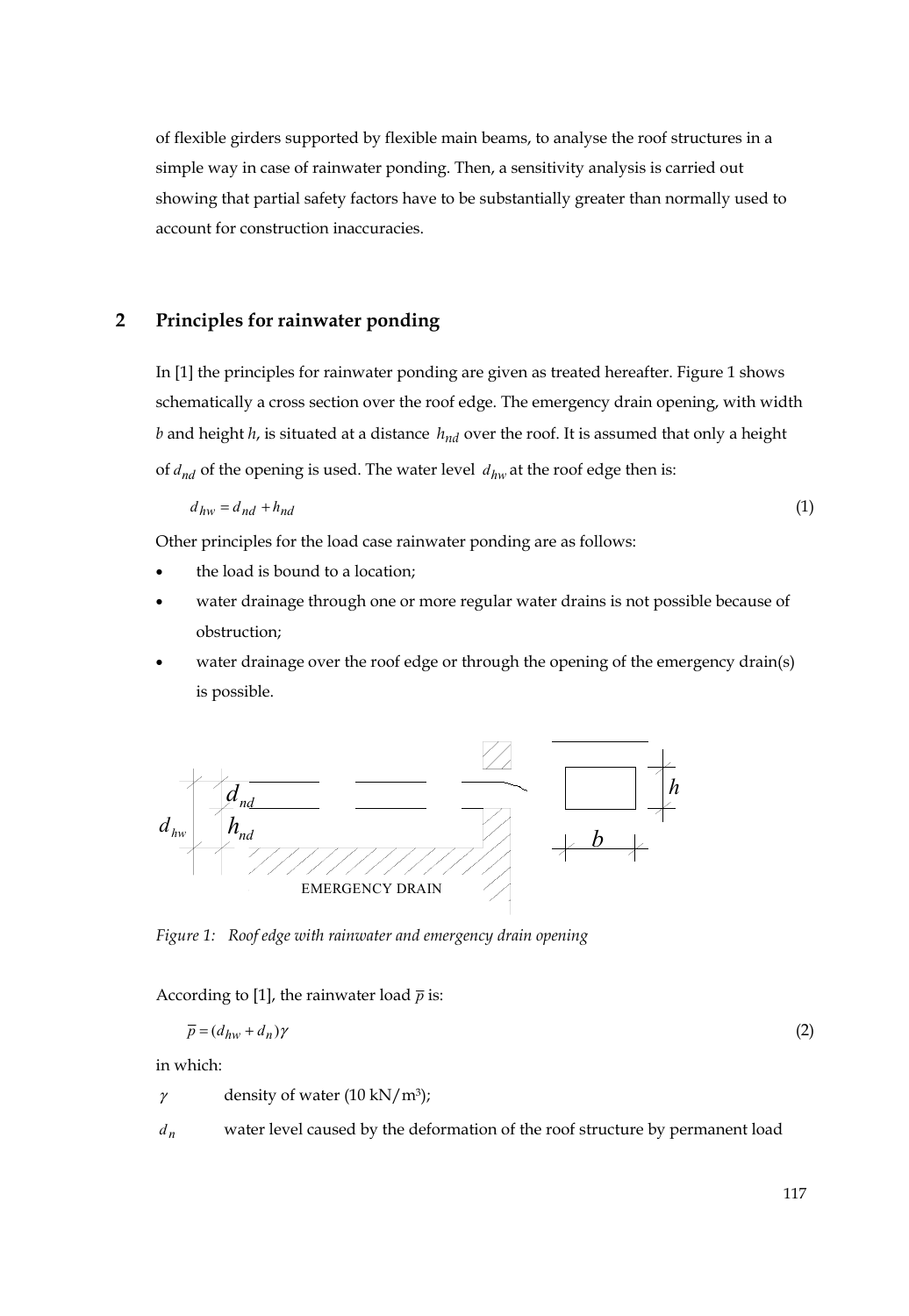and water ponding, determined with the iterative procedure of the code [1].

Hereafter, a number of common load cases on roof beams are analytically treated without use of an iterative calculation method.

# **3 Beams on rigid supports**

In case of beams rigidly supported at both ends, we can distinguish the following load cases (Figure 2):

A. Uniformly distributed load;

B. Triangular load;

C. Trapezoidal load;

D. Partial triangular load.

Load case A is for a horizontal roof; the load cases B to D are for sloping roofs.



*Figure 2: Load cases for rigid supported beams* 

The centre-to-centre distance of the beams is *a*, the bending stiffness is *EI* and the water level over the not-deformed roof at the roof edge *dhw* .

## *3.1 Uniformly distributed load (load case A)*

The first load case to be considered is a uniformly distributed load (Figure 2A). The uniformly distributed load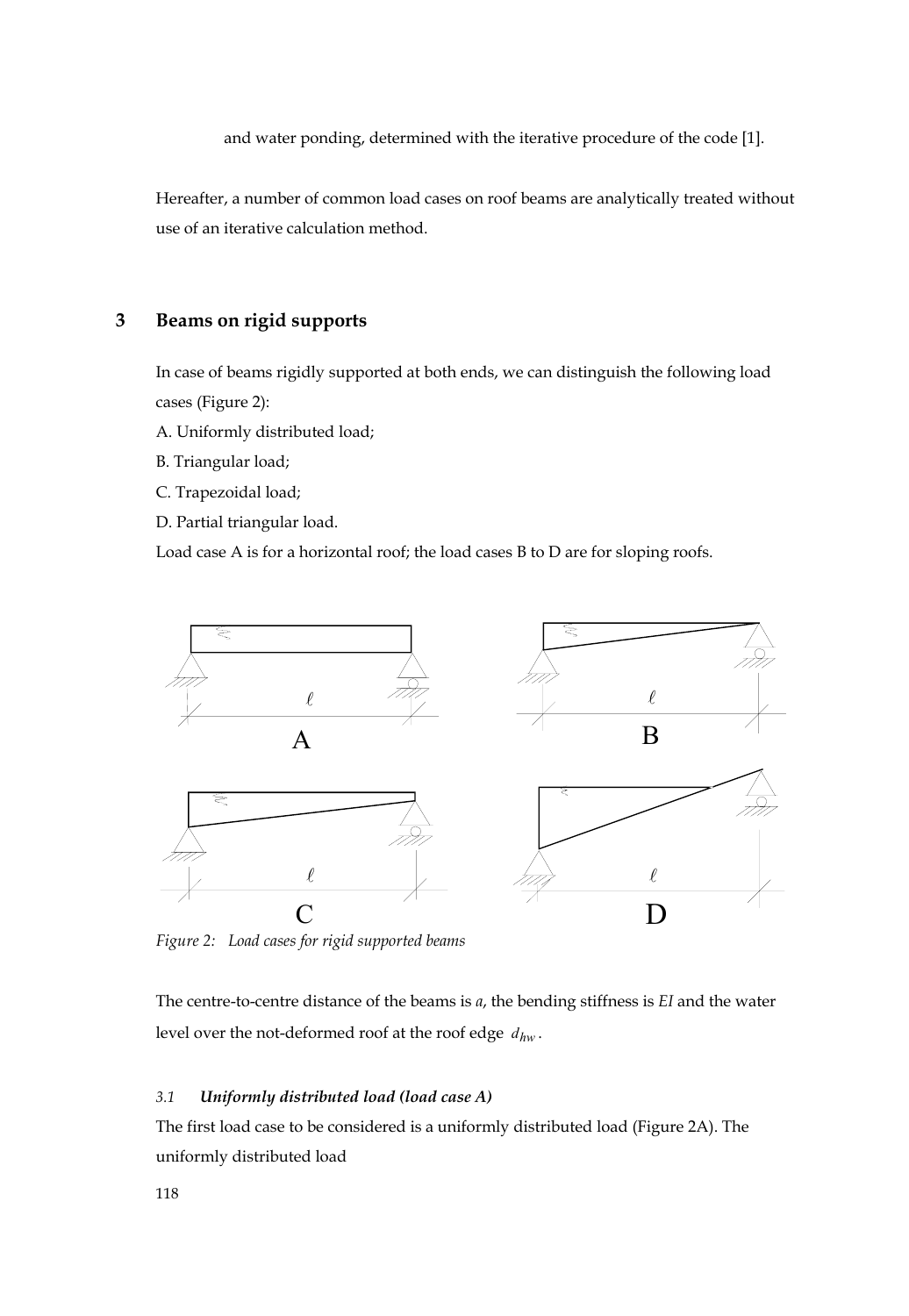$q = a\gamma d_{huv}$  can be approached by a sinusoidal load with an amplitude  $\hat{q} = \frac{4}{\pi} \cdot a\gamma d_{huv}$ 

(Figure 3). The maximum bending moment and additional deformation caused by a sinusoidal load correspond very well with the values due to a uniformly distributed load, while the mathematical relations between load, bending moment and deflection are simpler.



*Figure 3: Sinusoidal load* 

Suppose:

$$
\frac{4}{\pi} \cdot d_{hw} = \hat{d}_{hw} \tag{3}
$$

then:

$$
\hat{q} = a \gamma \hat{d}_{hw} \tag{4}
$$

Then, for a sinusoidal load the following expression holds:

$$
q_x = \hat{q} \sin \frac{\pi x}{\ell} \tag{5}
$$

The support reactions are then as follows:

$$
V_A = V_B = \int_0^{\frac{\ell}{2}} \hat{q} \sin \frac{\pi x}{\ell} dx = \frac{\ell}{\pi} \cdot \hat{q}
$$
 (6)

and the first-order bending moment in the middle is (Figure 3):

$$
M_0 = V_A \cdot Z \tag{7}
$$

119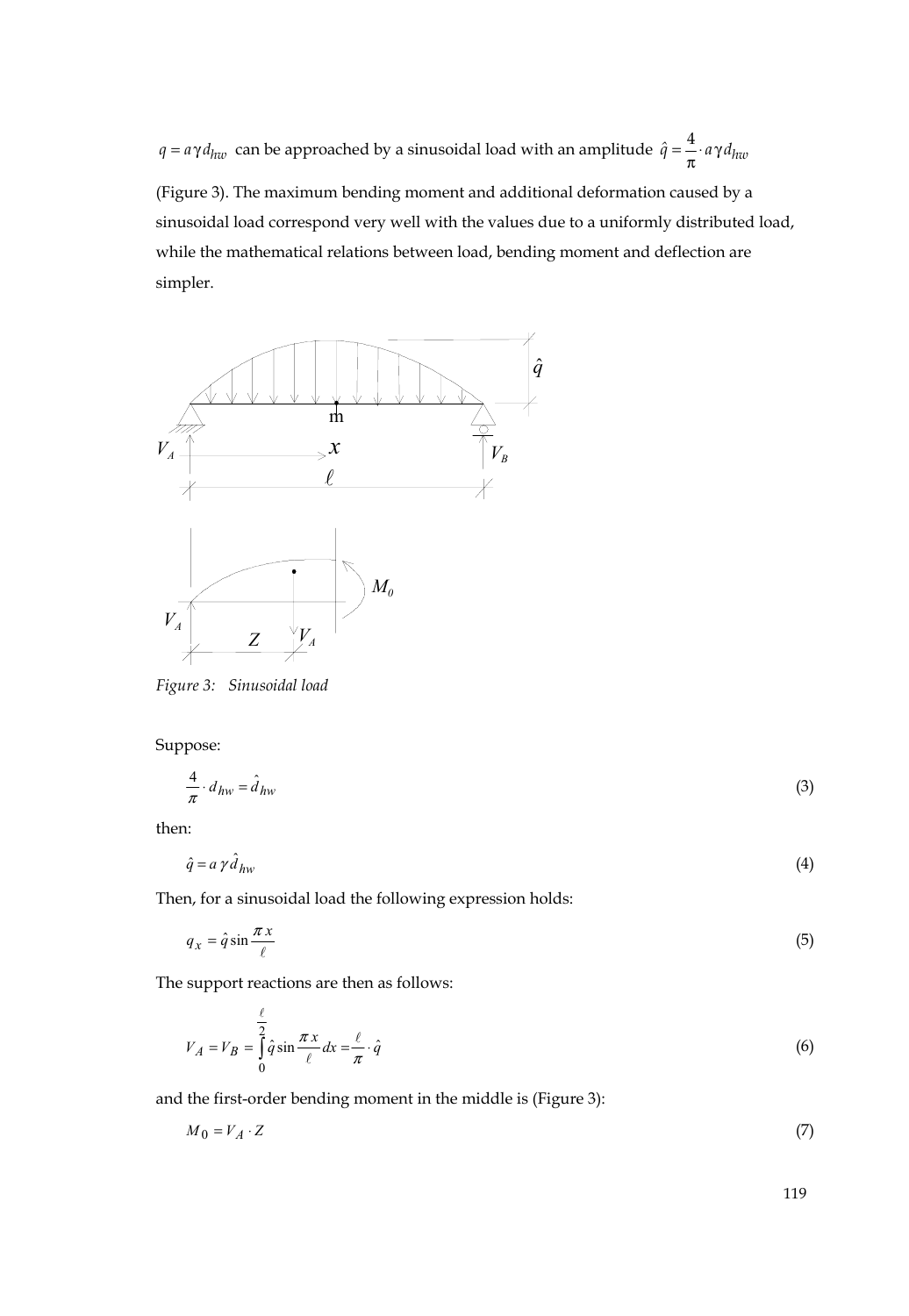It can be derived [3] that  $Z = \ell / \pi$ , so that the bending moment in the middle is:

$$
M_0 = V_A \cdot Z = \frac{\ell^2}{\pi^2} \hat{q}
$$
\n<sup>(8)</sup>

This bending moment  $M_0$  corresponds very well with the bending moment as a result of a uniformly distributed load *q*, since:

$$
M_0 = \frac{\ell^2}{\pi^2} \hat{q} = \frac{\ell^2}{\pi^2} \cdot \frac{4}{\pi} q = \frac{q\ell^2}{7.752} \approx \frac{q\ell^2}{8}
$$
(9)

The first-order deflection in the middle of the beam  $\,\hat{\delta}_{0}\,$  can be determined by considering the moment diagram area as load (Figure 4). The bending moment caused by this load, divided by the bending stiffness *EI,* results in  $\hat{\delta}_0$  .



*Figure 4: Moment diagram area as sinusoidal load* 

In this way the following expression is obtained:

$$
\hat{\delta}_0 = \frac{\ell^2}{\pi^2} \left( \frac{\ell^2}{\pi^2} \cdot \frac{\hat{q}}{EI} \right) = \frac{\ell^4}{\pi^4} \frac{\hat{q}}{EI}
$$
\n(10)

Also, this value corresponds very well with the deflection caused by a uniformly distributed load *q*, since:

$$
\hat{\delta}_0 = \frac{\ell^4}{\pi^4} \frac{\hat{q}}{EI} = \frac{\ell^4 \cdot 4}{\pi^4} \cdot \frac{q}{EI} = \frac{5.02q\ell^4}{384EI} \approx \frac{5q\ell^4}{384EI} \tag{11}
$$

As a result of this first-order deflection  $\hat{\delta}_0\,$  there will be a water flow till the original water level is reached, giving an additional deflection  $\hat{\delta}_{\rm l} \,$  caused by a corresponding load  $\hat{q}_0 = a \gamma \hat{\delta}_0$ .

The additional deflection  $\,\hat{\delta}_{\rm l}\,$  can be calculated analogous to eqn. (10):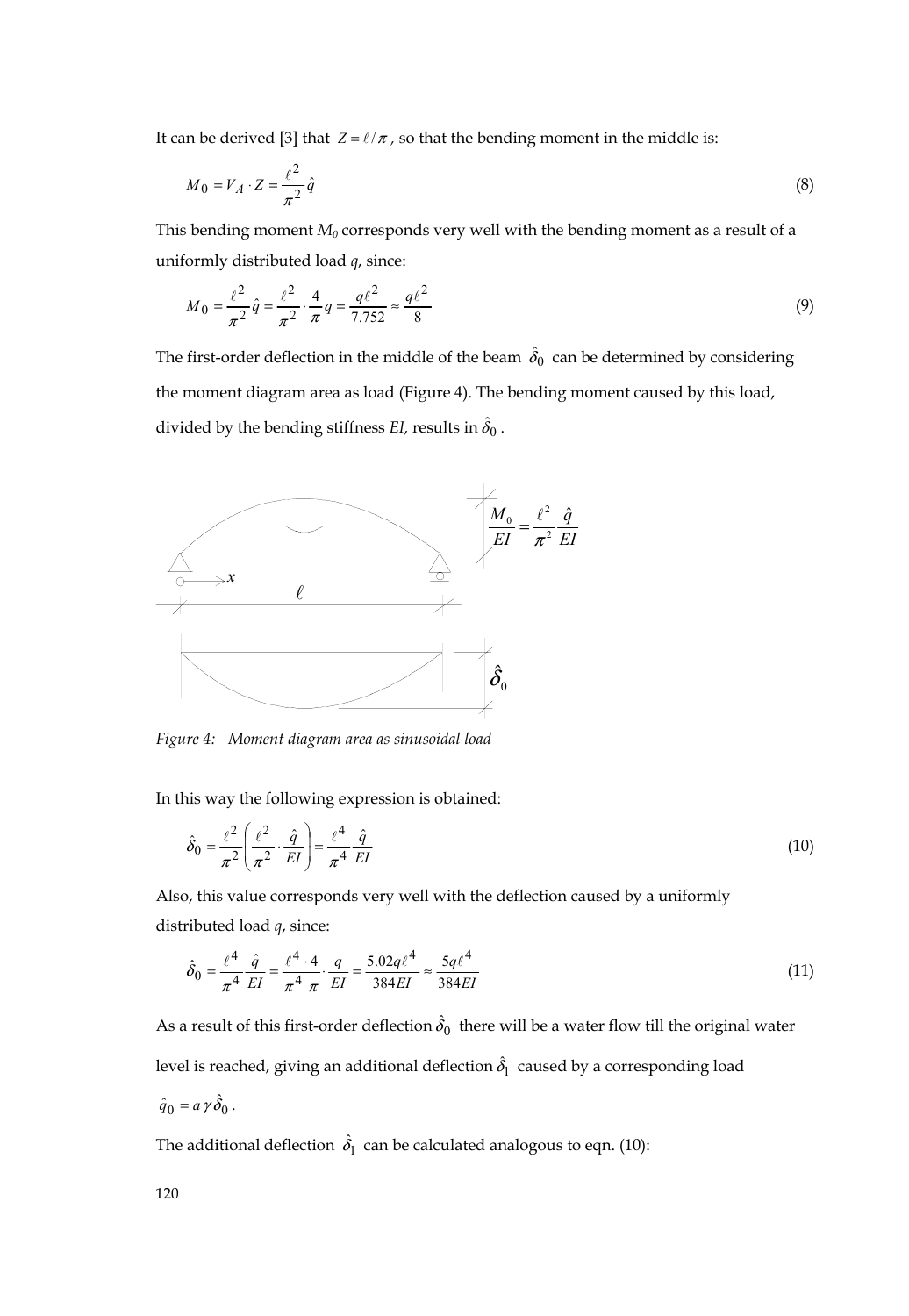$$
\hat{\delta}_1 = \frac{\ell^4 \hat{q}_0}{\pi^4 \, EI} = \frac{\ell^4 \cdot a \, \gamma \, \hat{\delta}_0}{\pi^4 \, EI} = \frac{\ell^4 \, a \, \gamma \, \ell^4}{\pi^4 \, EI \, \pi^4} \, \frac{a \, \gamma \, \hat{d}_{hw}}{EI} \tag{12}
$$

As a result of  $\,\hat{\delta}_\mathrm{l}\,$  there will be an additional deflection  $\hat{\delta}_\mathrm{2}$  , etc.

The total deflection due to the water load  $\hat{\delta}_{end}$  is the sum  $\hat{\delta}_{end} = \hat{\delta}_0 + \hat{\delta}_1 + \hat{\delta}_2$ ......... or:

$$
\hat{\delta}_{end} = \left(\frac{\ell^4}{\pi^4} \frac{a\gamma \hat{d}_{hw}}{EI}\right) \times \left(1 + \frac{\ell^4 \, a\,\gamma}{\pi^4 \, EI} + \left(\frac{\ell^4 \, a\,\gamma}{\pi^4 \, EI}\right)^2 + \dots \dots \dots \dots \dots \right) \tag{13}
$$

If  $\frac{d}{\pi^4} \frac{d}{EI} =$ *a* 4 4  $\frac{\ell^4 a \gamma}{\pi^4 EI} = 1$ , than  $\hat{\delta}_{end}$  is just unlimited.

The corresponding value of the bending stiffness  $EI = \frac{a \gamma \ell^4}{\pi^4}$  $\frac{a\gamma l^4}{\pi^4}$  is defined as the critical

bending stiffness *EIcr*:

$$
EI_{cr} = \frac{a\,\gamma\,\ell^4}{\pi^4} \tag{14}
$$

Suppose:

$$
\frac{EI}{EI_{cr}} = n \tag{15}
$$

then eqn. (13) can be rewritten as:

$$
\hat{\delta}_{end} = \hat{\delta}_0 \left( 1 + \frac{1}{n} + \frac{1}{n^2} \dots \dots \right) \tag{16}
$$

Now, if:

$$
\frac{1}{n} < 1\tag{17}
$$

then:

$$
\hat{\delta}_{end} = \frac{\hat{\delta}_0}{1 - \frac{1}{n}} = \hat{\delta}_0 \cdot \frac{n}{n - 1} \tag{18}
$$

With:

$$
\hat{\delta}_0 = \frac{\ell^4}{\pi^4} \frac{a \gamma \hat{d}_{hw}}{EI} = \frac{EI_{cr}}{EI} \cdot \hat{d}_{hw} = \frac{\hat{d}_{hw}}{n}
$$
\n(19)

it is found that:

$$
\hat{\delta}_{end} = \hat{\delta}_0 \frac{n}{n-1} = \frac{\hat{d}_{hw}}{n-1}
$$
\n(20)

121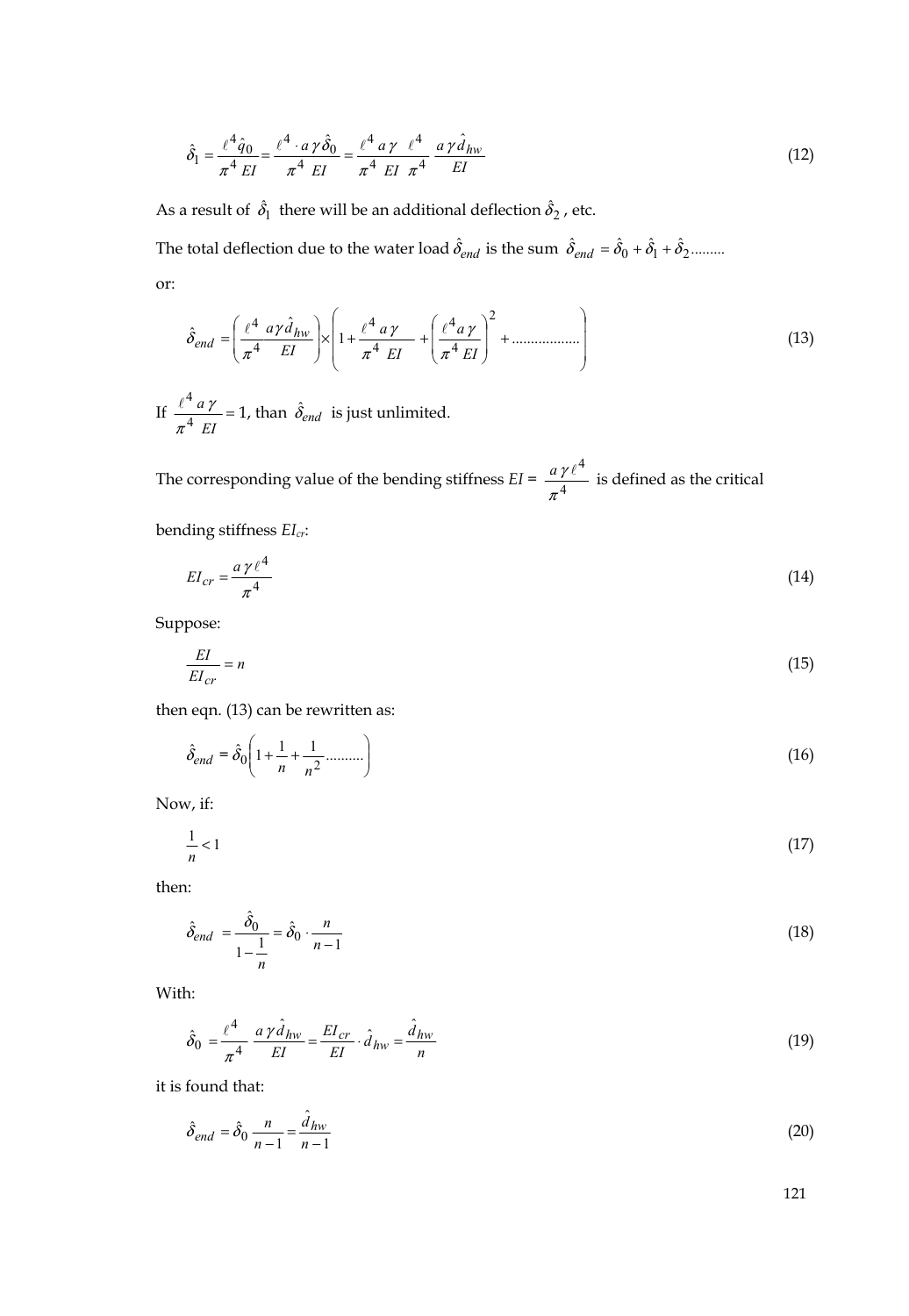The deflection in the middle of the beam can simply be calculated using  $\hat{d}_{hw}$  and  $n$ .

A small value of *n* gives large deflections (and bending moments) and has to be avoided.

The water load  $\hat{q}_{end}$  as a result of  $\hat{\delta}_{end}$  is  $a\,\gamma\,\hat{\delta}_{end}$  .

The increase of  $M_0$  is:

$$
\Delta M = \frac{\ell^2}{\pi^2} \hat{q}_{end} = \frac{\ell^2}{\pi^2} a \gamma \hat{\delta}_{end}
$$
(21)

so that:

$$
M_{end} = M_0 + \Delta M \tag{22}
$$

#### *3.2 Triangular load (load case B)*

The next load case to be considered is a triangular load (Figure 2B). This load occurs in case of a sloping roof. The results for load case B can be derived directly from those for load case A. The deflection in the middle is (based on symmetry considerations) exactly half of the deflection caused by a uniformly distributed load (load case A):

$$
\hat{\delta}_0 = \frac{\hat{d}_{hw}}{2n} \tag{23}
$$

and:

$$
\hat{\delta}_{end} = \frac{\hat{d}_{hw}}{2n} \cdot \frac{n}{n-1} = \frac{\hat{d}_{hw}}{2(n-1)}
$$
\n(24)

#### *3.3 Trapezoidal load (load case C)*

The third load case to be considered is a trapezoidal load (Figures 2C and 5). Also this load case can be derived from the previous cases, considering a trapezoidal load as the sum of a uniformly distributed load and a triangular load [3], resulting in:

$$
\hat{\delta}_{end} = \left(\frac{\hat{d}_{hw1}}{n} + \frac{\hat{d}_{hw2}}{2n}\right)\frac{n}{n-1}
$$
\n(25)

The first-order bending moment in the middle of the beam is then:

$$
M_0 = \frac{\ell^2}{\pi^2} \left( \hat{d}_{hwl} + \frac{\hat{d}_{hw2}}{2} \right) a \gamma
$$
 (26)

and the increase of the bending moment in the middle of the beam, respectively the maximum bending moment in the beam, can again be determined with Eqns. (21) and (22) respectively.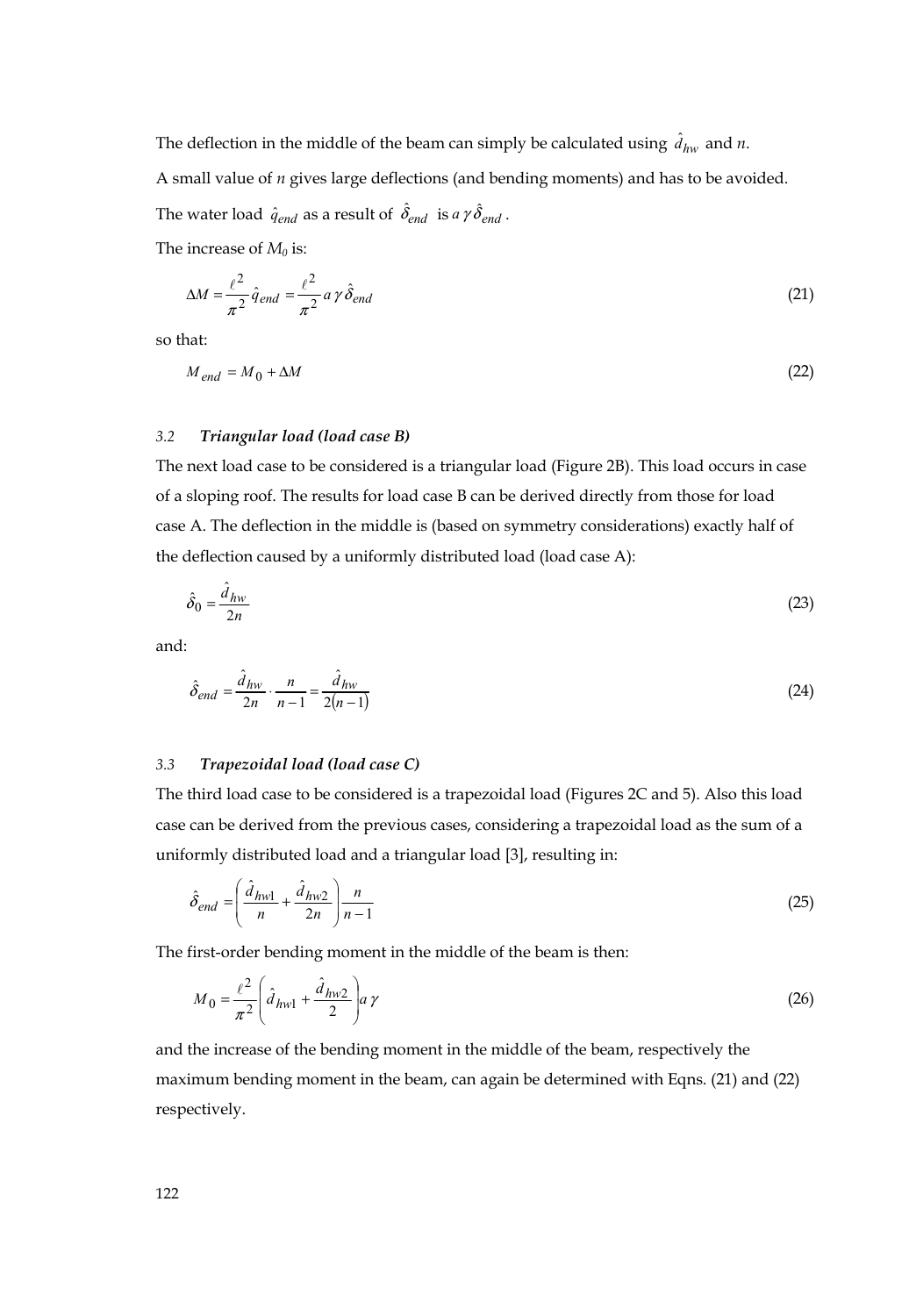

*Figure 5: Trapezoidal load* 

# *3.4 Partial triangular load (load case D)*

In case a sloping roof is partly loaded by water, see Figures 2D and 6, a partial triangular load has to be considered over the distance *p.l* with *p <*1. It is hardly possible to determine second-order deflections by hand calculation so a numerical method is used.



*Figure 6: Partial triangular load* 

The numerical calculations are made with a Finite Element Program by calculating the deformations, determining the corresponding water load, again calculating the new deformations, etc. This iterative procedure is finished at the moment the increase of the deformation is smaller than 1%, as prescribed in [1]. The model used, is shown in Figure 7. Thus, the bending moments and deflections are obtained for a number of discrete values of *p* and *n* [3]. Using these moments and deflections, the coefficients *Cm* and *Cu* for bending moment and deflection respectively can be calculated with the following expressions:

$$
C_{m;M_0} = \frac{M_0}{a\gamma d_{hw}\ell^2} \tag{27}
$$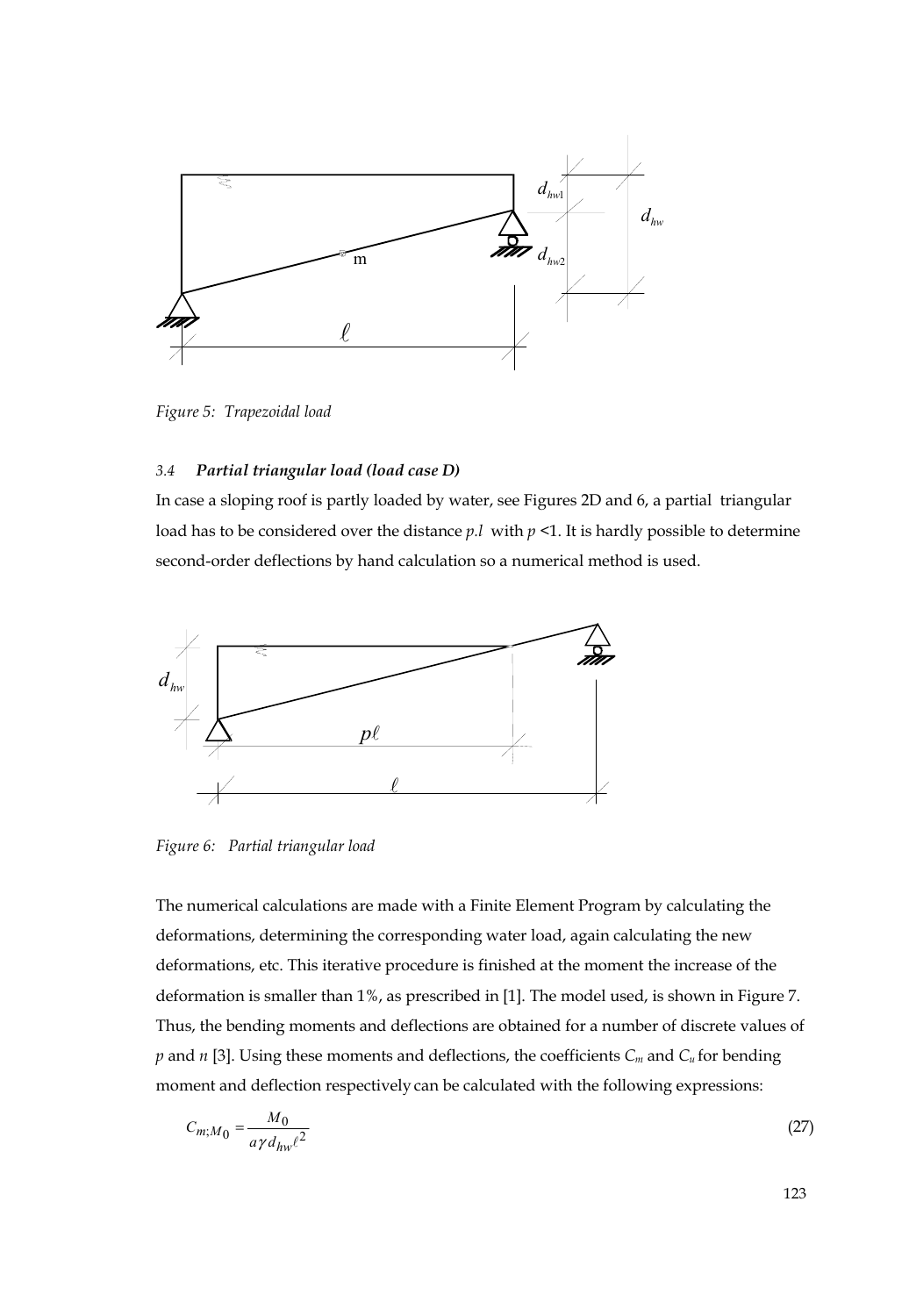$$
C_{m;M_{end}} = \frac{M_{end}}{a\gamma d_{hw}\ell^2}
$$
 (28)

$$
C_{m;\Delta M} = \frac{\Delta M}{a\gamma d_{hw}\ell^2} = \frac{M_{end} - M_0}{a\gamma d_{hw}\ell^2} = C_{m;M_{end}} - C_{m;M_0}
$$
(29)

$$
C_{u;\hat{\delta}_0} = \frac{\hat{\delta}_0}{d_{hw}}
$$
\n(30)

$$
C_{u;\hat{\delta}_{end}} = \frac{\hat{\delta}_{end}}{d_{hw}}
$$
(31)

These coefficients are listed in Table 1.



*Figure 7: Model for the numerical calculation of bending moments and deflections caused by a partly triangular load* 

In Figure 8 the relationship is given between the moment coefficients *Cm* and *p*, for several values of *n*. In Figure 9 this is done for the deflection coefficients *Cu*.

From these figures the following can be concluded:

- If the bending stiffness increases (greater values of  $n$ ), the end moment and deflection decrease.
- For  $1.0 \le n < 1.5$  the moment *M*<sub>end</sub> and the deflection  $\hat{\delta}_{end}$  are relatively great. Therefore it is recommended to design roof structures for  $n \geq 1.5$ .
- An increase in the length of the triangular load (a larger value of  $p$ ) results in an increase of the end moment and deflection.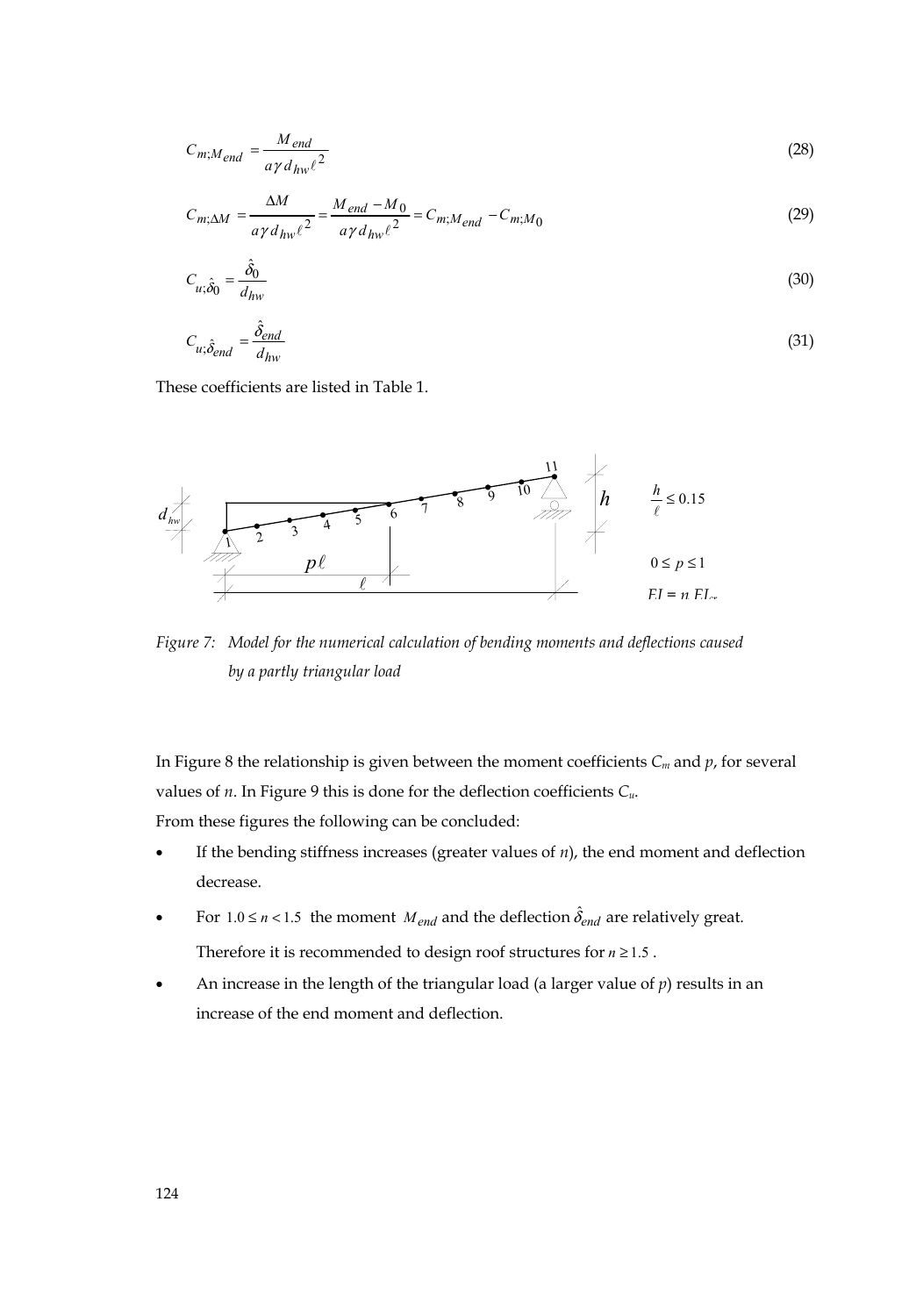

*Figure 8:* Moment coefficients  $C_{m;M_0}$  and  $C_{m;M_{end}}$  for varying values of n and p



*Figure 9: Deflection coefficients*  $C_{u, \hat{\delta}_0}$  *and*  $C_{u, \hat{\delta}_{end}}$  *at varying values of n and p*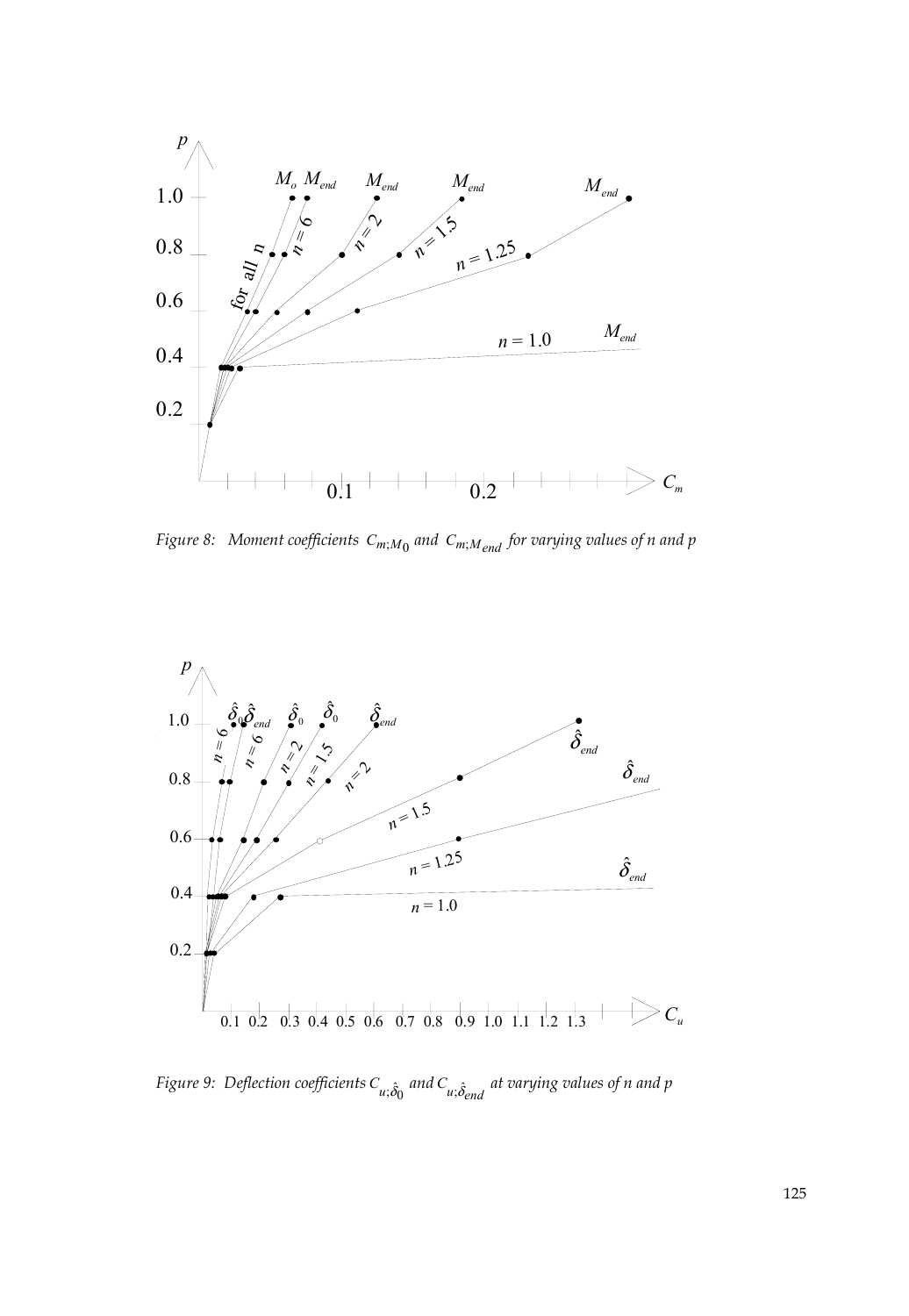| $\mathfrak{p}$ |                            | $n = 1.0$ | $n = 1.25$ | $n = 1.5$ | $n = 2$ | $n = 4$ | $n = 6$ | $n = 8$ | $n = 10$ |
|----------------|----------------------------|-----------|------------|-----------|---------|---------|---------|---------|----------|
|                | $C_{u;\hat{\delta}_0}$     |           | 0.5039     | 0.4200    | 0.3150  | 0.1573  | 0.1049  | 0.0786  | 0.0629   |
| 1.0            | $C_{u;\hat{\delta}_{end}}$ |           | 2.4009     | 1.2637    | 0.6203  | 0.2089  | 0.1258  | 0.0897  | 0.0700   |
|                | $C_{m;M}$ <sub>0</sub>     | 0.0640    | 0.0640     | 0.0640    | 0.0640  | 0.0640  | 0.0640  | 0.0640  | 0.0640   |
|                | $C_{m;\Delta M}$           |           | 0.2404     | 0.1246    | 0.0610  | 0.0202  | 0.0123  | 0.0087  | 0.0068   |
|                | $C_{m;M_{end}}$ -          |           | 0.3044     | 0.1886    | 0.1250  | 0.0842  | 0.0763  | 0.0727  | 0.0708   |
|                | $C_{u:\hat{\delta}_{0}}$   |           | 0.4116     | 0.3200    | 0.2400  | 0.1200  | 0.0800  | 0.0600  | 0.0480   |
|                | $C_{u;\hat{\delta}_{end}}$ |           | 1.8094     | 0.9304    | 0.4673  | 0.1589  | 0.0945  | 0.0678  | 0.0529   |
| 0.8            | $C_{m;M}$ <sub>0</sub>     | 0.0505    | 0.0505     | 0.0505    | 0.0505  | 0.0505  | 0.0505  | 0.0505  | 0.0505   |
|                | $C_{m;\Delta M}$           |           | 0.1789     | 0.0906    | 0.0445  | 0.0153  | 0.0087  | 0.0063  | 0.0049   |
|                | $C_{m;M_{end}}$ -          |           | 0.2294     | 0.1411    | 0.0950  | 0.0658  | 0.0592  | 0.0568  | 0.0554   |
|                | $C_{u;\hat{\delta}_0}$     | 0.3053    | 0.2442     | 0.2035    | 0.1527  | 0.0763  | 0.0509  | 0.0382  | 0.0305   |
| 0.6            | $C_{u;\hat{\delta}_{end}}$ | 8.4875    | 0.8805     | 0.4312    | 0.2526  | 0.0907  | 0.0569  | 0.0414  | 0.0326   |
|                | $C_{m;M}$ <sub>0</sub>     | 0.0342    | 0.0342     | 0.0342    | 0.0342  | 0.0342  | 0.0342  | 0.0342  | 0.0342   |
|                | $C_{m;\Delta M}$           | 0.8312    | 0.0788     | 0.0348    | 0.0200  | 0.0057  | 0.0036  | 0.0026  | 0.0020   |
|                | $C_{m;M_{end}}$ 0.8654     |           | 0.1130     | 0.0690    | 0.0542  | 0.0399  | 0.0378  | 0.0368  | 0.0362   |
| $0.4\,$        | $C_{u;\hat{\delta}_0}$     | 0.1449    | 0.1159     | 0.0966    | 0.0724  | 0.0362  | 0.0242  | 0.0181  | 0.0145   |
|                | $C_{u;\hat{\delta}_{end}}$ | 0.2693    | 0.1805     | 0.1160    | 0.0829  | 0.0386  | 0.0252  | 0.0187  | 0.0149   |
|                | $C_{m,M}$ <sub>0</sub>     | 0.0175    | 0.0175     | 0.0175    | 0.0175  | 0.0175  | 0.0175  | 0.0175  | 0.0175   |
|                | $C_{m;\Delta M}$           | 0.0139    | 0.0091     | 0.0037    | 0.0027  | 0.0012  | 0.0008  | 0.0006  | 0.0003   |
|                | $C_{m;M_{end}}$ 0.0314     |           | 0.0266     | 0.0212    | 0.0202  | 0.0187  | 0.0183  | 0.0181  | 0.0178   |
| 0.2            | $C_{u;\hat{\delta}_0}$     | 0.0307    | 0.0246     | 0.0205    | 0.0154  | 0.0077  | 0.0051  | 0.0038  | 0.0031   |
|                | $C_{u;\hat{\delta}_{end}}$ | 0.0355    | 0.0284     | 0.0208    | 0.0156  | 0.0077  | 0.0051  | 0.0038  | 0.0031   |
|                | $C_{m,M}$ <sub>0</sub>     | 0.0045    | 0.0045     | 0.0045    | 0.0045  | 0.0045  | 0.0045  | 0.0045  | 0.0045   |
|                | $C_{m;\Delta M}$           | 0.0004    | 0.0004     | 0.0001    | 0.0001  | 0.0000  | 0.0000  | 0.0000  | 0.0000   |
|                | $C_{m;M_{end}}$ 0.0049     |           | 0.0049     | 0.0046    | 0.0046  | 0.0045  | 0.0045  | 0.0045  | 0.0045   |

*Table 1:* Numerically determined coefficients  $C_m$  and  $C_u$  for different values of n and p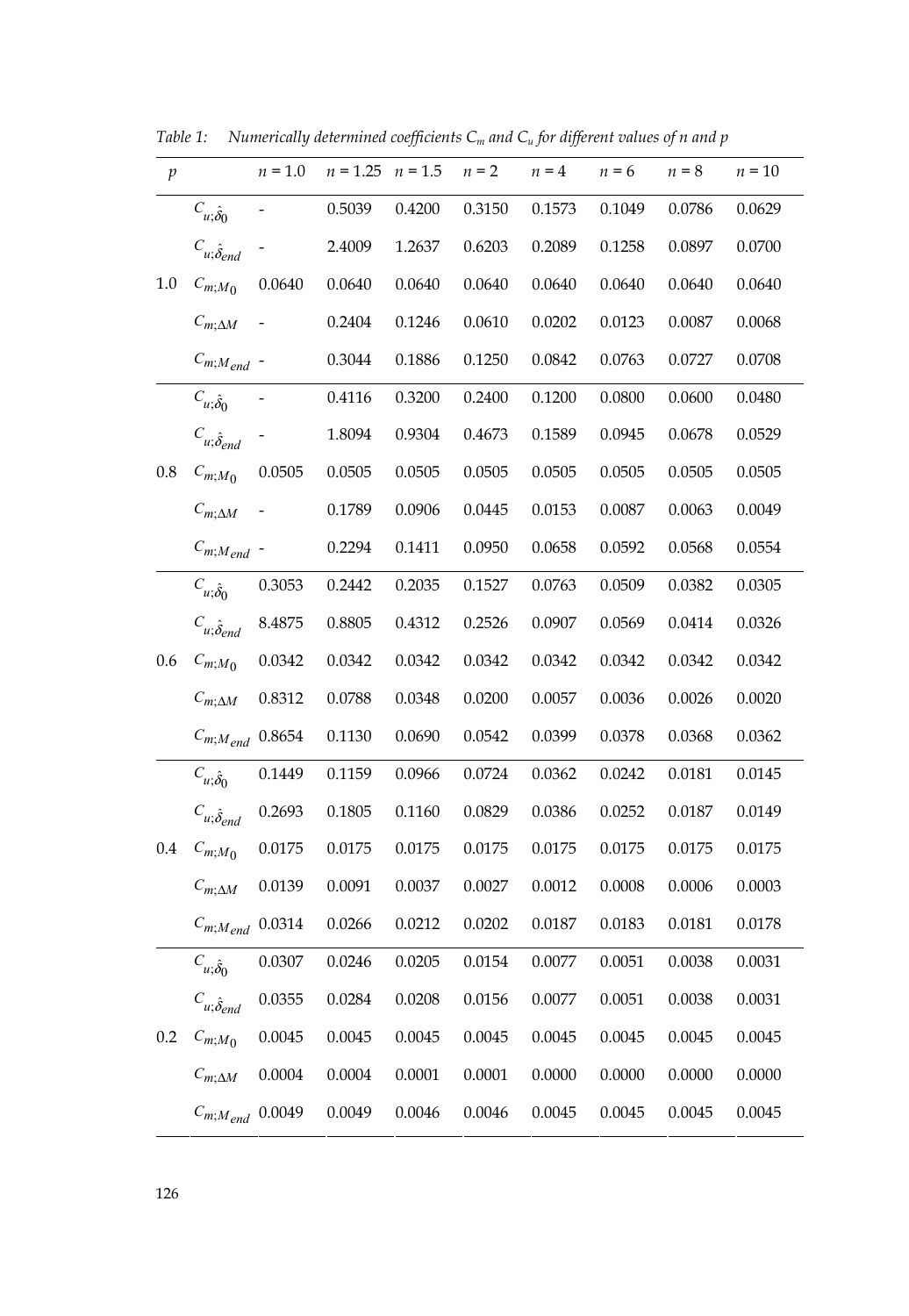#### *3.5 Examples for beams on rigid supports*

Two examples are presented for the calculation method for rigidly supported beams under rainwater loading.

For these examples, the following assumptions are made:

- The centre-to-centre distance of the roof beams *a =* 5 m.
- The beam span  $\ell = 15$  m.
- The load factors for dead load and live load are:

 $\gamma_{f}$  *i* $_{dl}$  = 1.2 and  $\gamma_{f}$  *i*<sub>l</sub> = 1.3 respectively.

• Loads:

The dead load of the roof plates and insulation is 0.2 kN/m2.

The assumed dead load of the steel beam is 0.9 kN/m.

Then the dead load on the beam can be calculated as

 $g_{ren} = 5 \cdot 0.2 + 0.9 = 1.9$  kN/m.

The snow load is 0.7 kN/m2. With roof shape factor 0.8 this results in a snow load  $p_{reps}$  = 5⋅0.8⋅0.7 = 2.8 kN/m on the beam.

The water load for  $d_{hw} = 0.1$ m at the roof edge is:

 $p_{ren;w} = 5 \cdot 0.1 \cdot 10 = 5$  kN/m.

For combined dead load and snow load, the beam load is:

 $q_{d:s} = 1.2 \cdot 1.9 + 1.3 \cdot 2.8 = 5.92$  kN/m

For combined dead load and rainwater load, the beam load is:

 $q_{d;w} = 1.2 \cdot 1.9 + 1.3 \cdot 5 = 8.78$  kN/m

Since  $p_{rep;w}$  >  $p_{rep;s}$  the water load is decisive.

• With eqn. (14) the critical bending stiffness  $EI_{cr}$  can be calculated:

$$
EI_{cr} = \frac{a \cdot \gamma \cdot \ell^4}{\pi^4} = \frac{5 \cdot 10 \cdot 15^4}{\pi^4} = 25985 \text{ kNm}^2.
$$

• Now, the section profile is determined. It is advised to limit the additional deformation *uadd* of a roof e.g. by using the following requirement:

 $u_{add}$  ≤ 0.004 $\ell$  = 0.06 m which is based on [1]. The additional deformation  $u_{add}$  is defined as the deformation caused by the live load on a roof, in this case the water load. Thus, the water load on the roof is kept within reasonable limits by designing a relatively stiff roof structure.

With eqn. (20), *n* can be calculated to fulfil this requirement: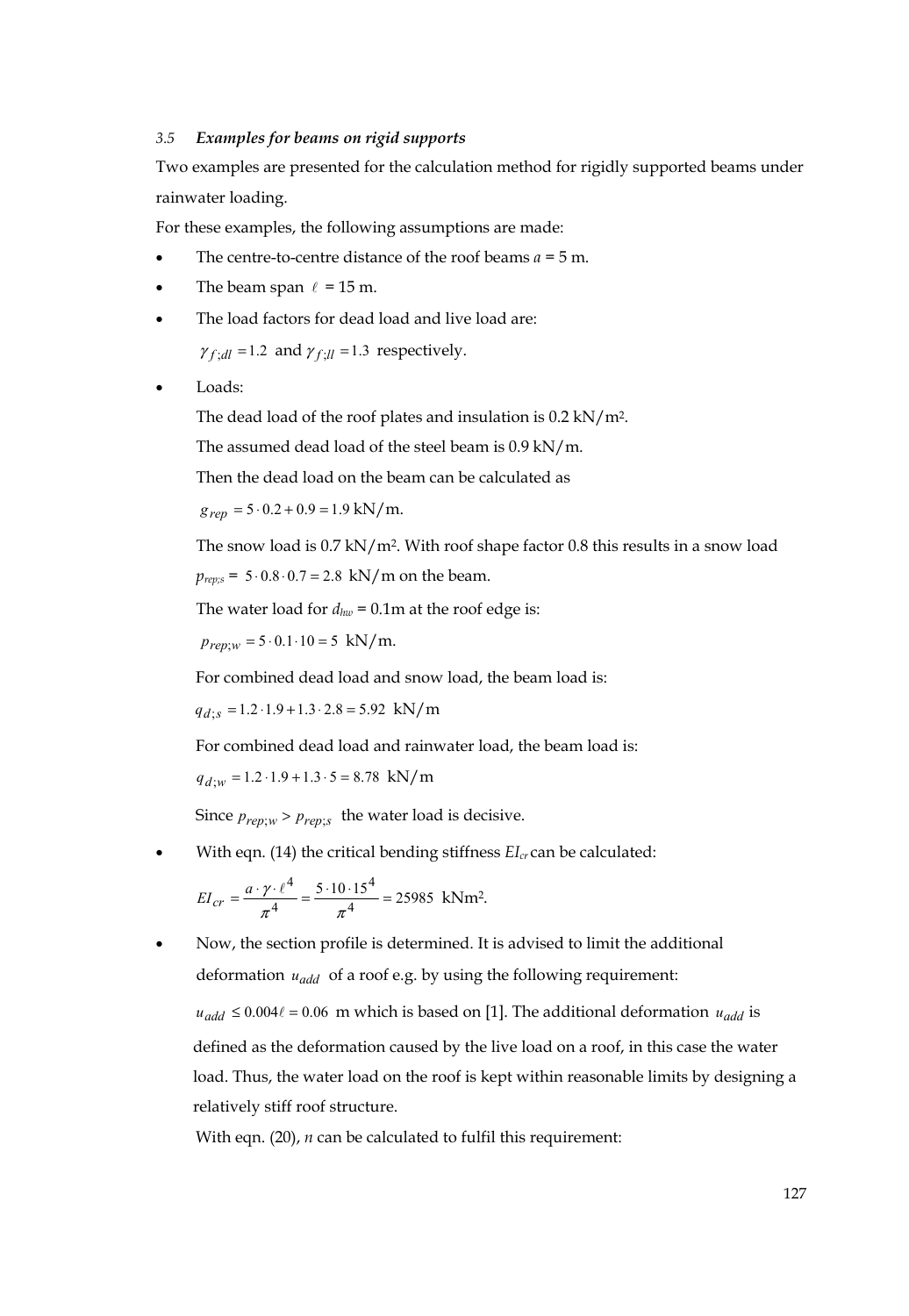$u_{add}$  =  $\hat{\delta}_{end}$  ≤ 0.004 ⋅  $\ell$  = 0.06  $\,$ m. Using eqn. (20) leads to:

$$
0.06 \ge \frac{4}{\pi} \cdot \frac{0.1}{n-1}
$$
 and thus:  $n \ge 3.12$ .

With  $n = \frac{EI}{EI_{cr}} \ge 3.12$  the required bending stiffness can be calculated:

$$
EI > 3.12 \cdot 25985 = 81073 \text{ kNm}^2
$$

A steel section IPE500 with  $I = 48199 \cdot 10^4$  mm<sup>4</sup> has sufficient bending stiffness:  $EI = 2.1 \cdot 10^5 \cdot 48199 \cdot 10^4 = 101218 \cdot 10^9$  Nmm<sup>2</sup> = 101218 kNm<sup>2</sup> > 80173 kNm<sup>2</sup>.

- For this section IPE500 the following can be calculated:
	- the additional deformation due to water load  $p_{rep;w} = 5.0 \text{ kN/m}$  is:

$$
u_{add} = \frac{5}{384} \cdot \frac{5.0 \cdot 15^4}{101218} = 0.033 \text{ m}
$$

• the deformation due to dead load  $g_{rep} = 1.9 \text{ kN/m}$  can be calculated as:

$$
u_{dl} = \frac{1.9}{5.0} \cdot 0.033 = 0.012 \text{ m}
$$

• The elastic moment capacity  $M_u$  for steel grade S235 can be calculated as:  $M_u = 1928 \cdot 10^3 \cdot 235 = 453 \cdot 10^6$  Nmm = 453 kNm, with the elastic section modulus

of an IPE500 section being  $W = 1928 \cdot 10^3$  mm<sup>3</sup>.

#### *3.5.1 Example 1: Uniformly distributed load (load case A)*

Using the assumptions and results of the previous paragraph, the following values have been considered, for the uniformly distributed load case of Figure 10:

$$
d_{hw} = 0.1 \text{ m};
$$
  
\n
$$
n = \frac{EI}{EI_{cr}} = \frac{101218}{25985} = 3.90
$$
  
\n
$$
u_{dl} = 0.012 \text{ m};
$$
  
\n
$$
a = 5 \text{ m};
$$
  
\n
$$
\ell = 15 \text{ m}.
$$

Equation (3), adding the deformation due to dead load, leads to:

$$
\hat{d}_{hw} = \frac{4}{\pi} \cdot d_{hw} + u_{dl} = \frac{4}{\pi} 0.1 + 0.012 = 0.139 \text{ m}
$$

With Eqn. (20) it is found that: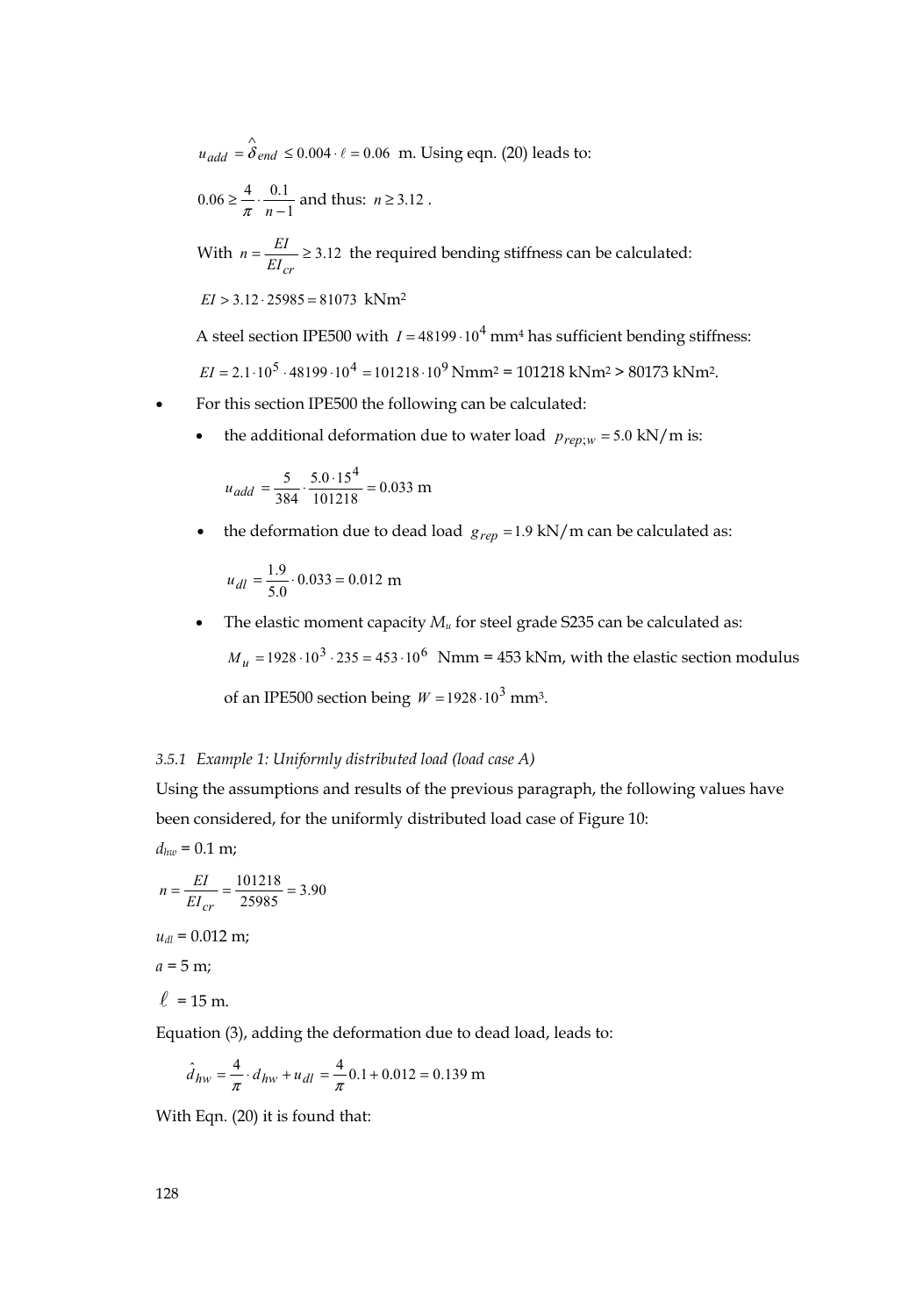

*Figure 10: Example 1 – Rigidly supported beam with uniformly distributed load* 

$$
\hat{\delta}_{end} = \frac{\hat{d}_{hw}}{n-1} = \frac{0.139}{2.90} = 0.048 \le 0.004\ell = 0.060 \text{ m}
$$

and with eqn. (21) it follows that:

$$
\Delta M = \frac{\ell^2}{\pi^2} \cdot a \cdot \gamma \cdot \hat{\delta}_{end} = \frac{15^2}{\pi^2} \cdot 5 \cdot 10 \cdot 0.048 = 54.7 \text{ kNm}
$$

With:

$$
M_0 = \frac{1}{8} \cdot 5.15^2 = 140.6 \text{ kNm}
$$

and:

$$
M_{dl} = \frac{1}{8} \cdot 1.9 \cdot 15^2 = 53.4 \text{ kNm}
$$

it is found that:

$$
M_d = \gamma_{f;dl} \cdot M_{dl} + \gamma_{f;ll} (M_0 + \Delta M) =
$$
  
= 1.2.53.4 + 1.3 \cdot (140.6 + 54.7) = 214.3 kNm ≤  $M_u$  = 453 kNm.

So the steel section IPE500 fulfils the strength requirement for rainwater loading. It was designed to fulfil the stiffness requirement. It can be concluded that not strength but stiffness is governing the design.

# *3.5.2 Example 2: Partial triangular load (load case D)*

For this load case (Figure 11) again the following values have been considered:

- *n* = 3.90;  $a = 5$  m;
- $\ell = 15$  m.

Furthermore it is assumed that:

$$
u_{dl} = 0 \text{ m};
$$
  
roof slope = 2%;  

$$
p = 0.8.
$$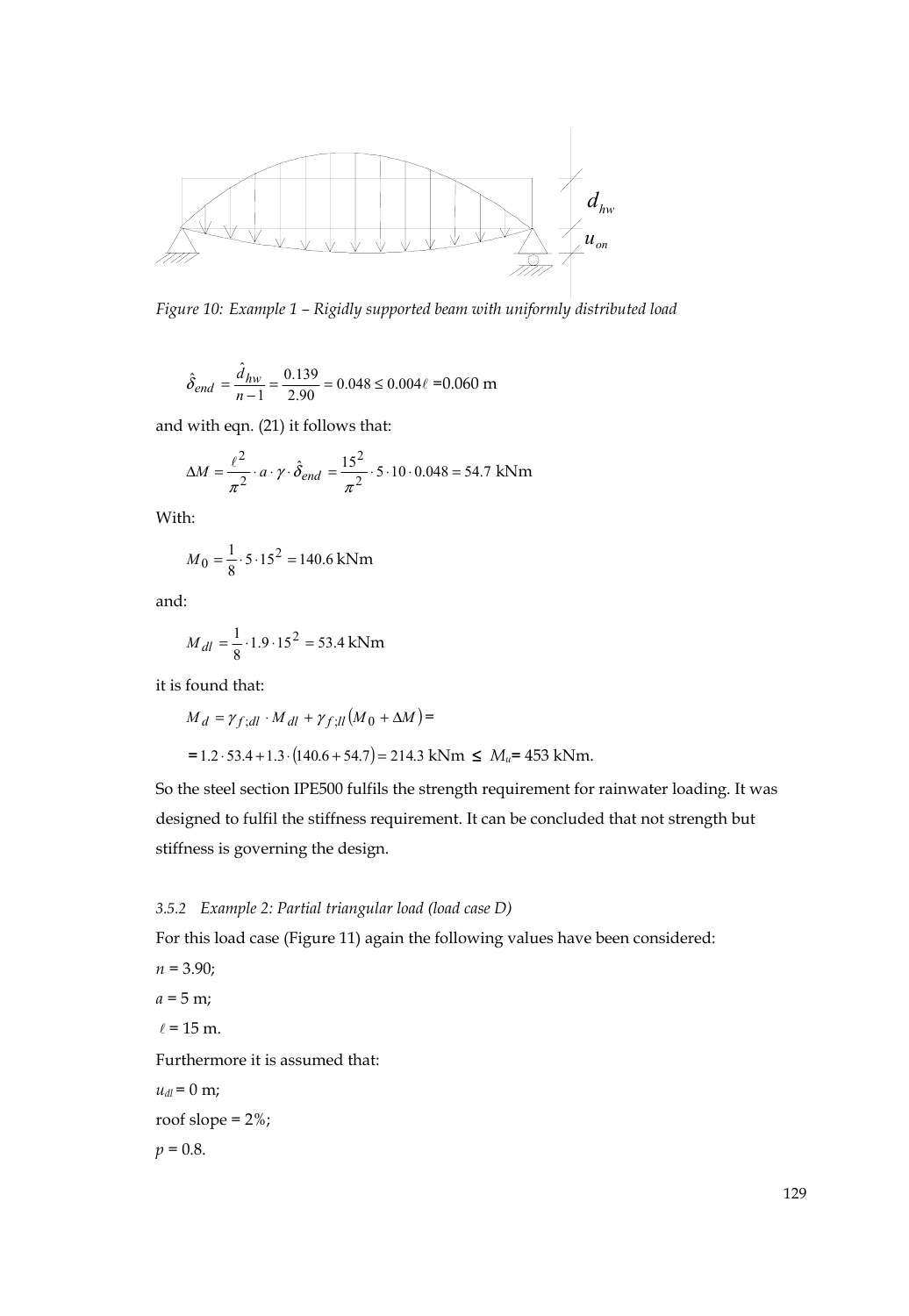

*Figure 11: Example 2 – Rigidly supported beam with partial triangular load* 

Then:

 $d_{hw} = 0.02 \cdot p\ell = 0.24 \text{ m}$ 

From Table 1 the values of the coefficients  $C_m$  and  $C_u$  can be determined by interpolation. For the deformations the following is obtained:

$$
\hat{\delta}_0 = C_{u;\hat{\delta}_0} \cdot d_{hw} = 0.1260 \cdot 0.24 = 0.0302 \text{ m}
$$

$$
\hat{\delta}_{end} = C_{u;\hat{\delta}_{end}} \cdot d_{hw} = 0.1743 \cdot 0.24 = 0.0418 \text{ m} \le 0.004 \ \ell = 0.060 \text{ m}
$$

The steel section IPE500 fulfils the stiffness requirement for rainwater loading. For the bending moment the following is obtained:

$$
M_{end} = C_{m,M_{end}} \cdot a \gamma d_{hw}l^2 = 0.0673 \cdot 5 \cdot 10 \cdot 0.24 \cdot 15^2 = 181.7 \text{ kNm}
$$

and thus:

$$
M_d = \gamma_{f;dl} \cdot M_{dl} + \gamma_{f;ll} \cdot M_{end} = 1.2 \cdot 53.4 + 1.3 \cdot 181.7 = 300.3 \text{ kNm}
$$

So:

 $M_d$  = 300.3 kNm <  $M_u$  = 453 kNm, and the steel section IPE500 fulfils the strength requirement for rainwater loading.

The section IPE500 meets both the strength and the stiffness requirements.

# **4 Beams on flexible supports**

Roof structures often consist of purlins on main girders. Both purlins and main girders deflect under loading on the roof. In this case, the purlins can be considered as beams flexibly supported at both ends by the main girders. For beams on flexible supports [1] prescribes an iterative calculation method to determine the rainwater loading. However, with a set of equations the total deflections of the main girder and the purlins can be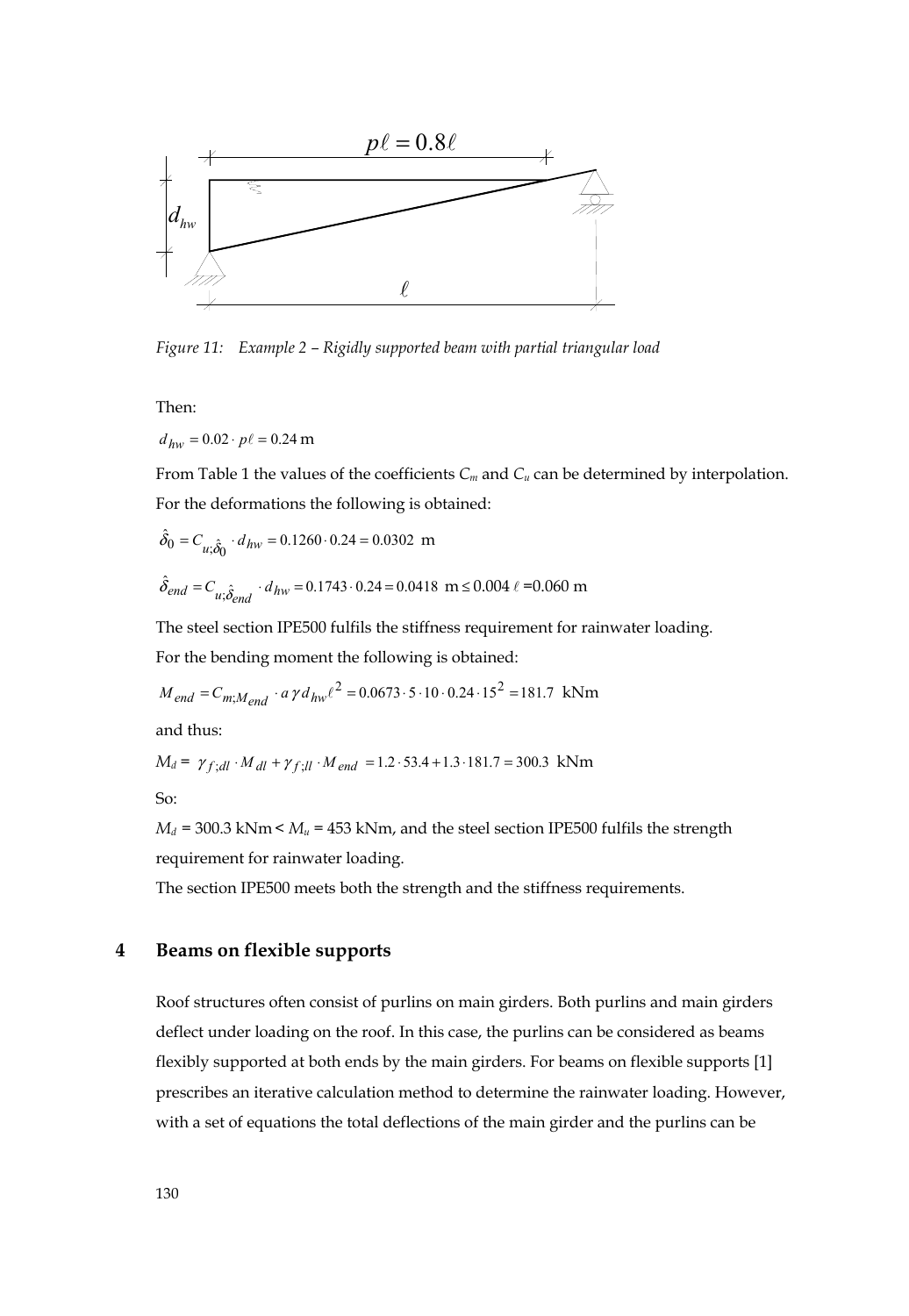calculated directly. This set of equations is derived in the next section. It is assumed that all supports are in a horizontal plane.

#### *4.1 Derivation of set of equations*

For the purpose of deriving the set of equations, load case A according to Figure 12 is used. From eqn. (20) it follows that:

$$
n\,\hat{\delta}_{end} = \hat{d}_{hw} + \hat{\delta}_{end} \tag{32}
$$

This means that the total water level on the roof (in this case the amplitude of the replacing water level on the roof plus the deflection in the final state) is *n* times the final deflection.

The derivation of the set of equations is based on an analysis of the deflection of the main girder and the purlins. The loads are related to the deflections. Figure 13 shows the plan of the roof structure. All parameters belonging to the main girder have subscript 1; for the purlins subscript 2 is used.



*Figure 12: Load case A – deformation and load*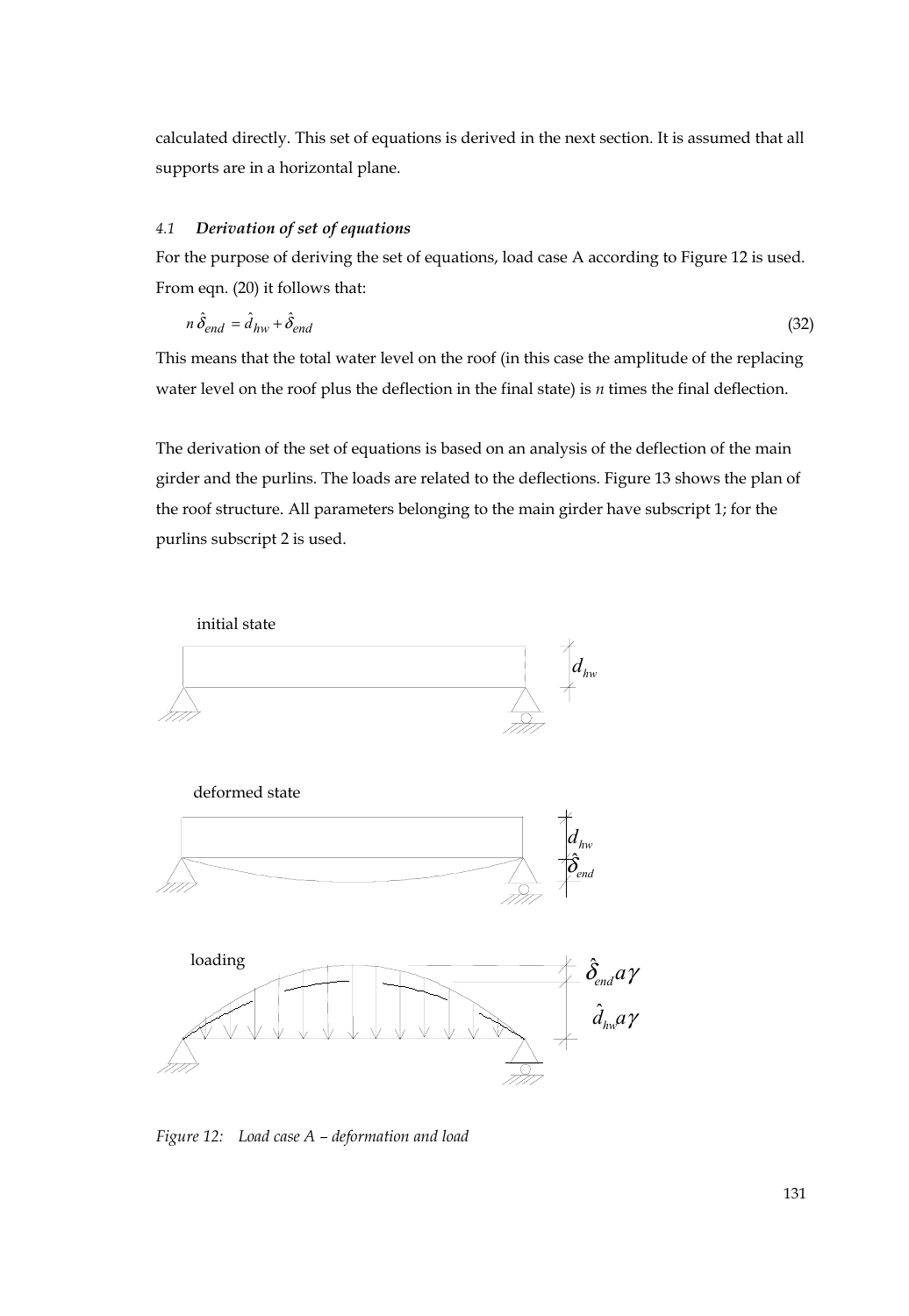

*Figure 13: Ground plan of the roof structure with main girders and purlins* 

In case of continuous roof slabs over more supports and with sufficient height, the deflection of the roof slabs is limited. This deflection is neglected here to simplify the calculation model. Figure 14 shows an axonometric projection of the roof deflections, where subscript 1 denotes the main girders and subscript 2 denotes the purlins.

From the deflections, the water levels (and also the water loads) for the purlins and main girders can be determined. Since all loads are transformed into sinusoidal loads, the water levels will be translated into amplitudes of equivalent sinusoidal water levels.

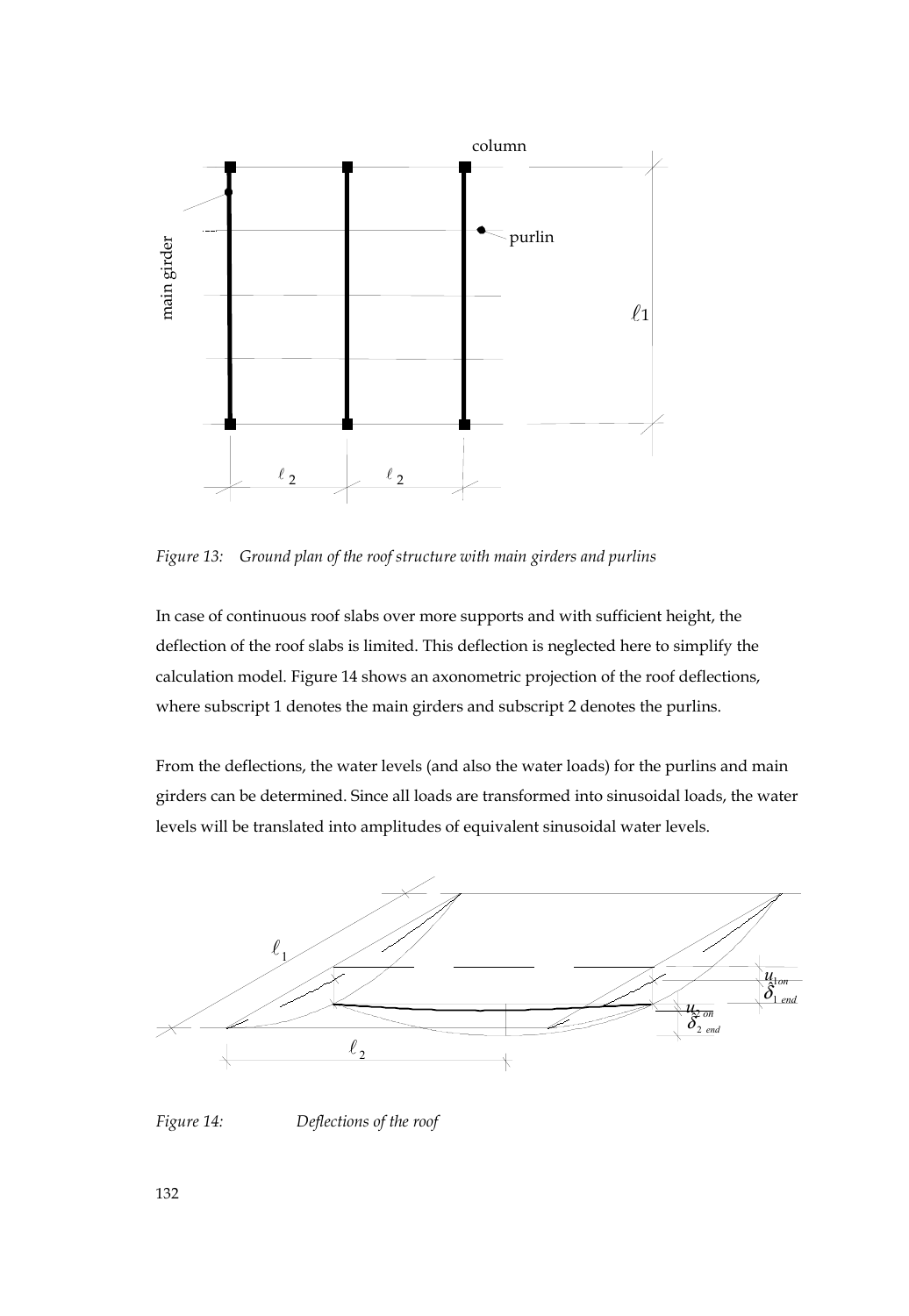

*Figure 15: Water levels above the purlins and equivalent sinusoidal water level* 

# *4.1.1 Loading on purlins*

The deflections of the purlins and with these also the water levels above the purlins, are shown in Figure 15a. For the maximum amplitude of the equivalent sinusoidal water level on the purlins (Figure 15b), excluding the influence of the end deflection of the purlin itself, the following expression holds:

$$
\hat{d}_{2hw} = \frac{4}{\pi} \cdot \left( d_{hw} + \hat{\delta}_{1\ end} + u_{1\ on} \right) + u_{2\ on} \tag{33}
$$

and the total load on the purlins is then:

$$
\hat{q}_2 = a\gamma(\hat{d}_{2hw} + \hat{\delta}_{2end})\tag{34}
$$

In these equations,  $u_{1on}$  and  $u_{2on}$  are the deflections due to permanent loading on the main girder and the purlin respectively.

#### *4.1.2 Loading on main girders*

The deflections of the main girders and with these also the water levels above the main girders, are shown in Figure 16. Here, the contribution by the deflection of the purlins  $\left( u_{2on} + \hat{\delta}_{2end} \right)$  has to be added still. The deflection of the purlins gives a water volume *V* under the surface  $\ell_1 \cdot \ell_2$  in Figure 17. The additional water level caused by the deflection of the purlins is:





*Figure 16: Water levels above the main girders*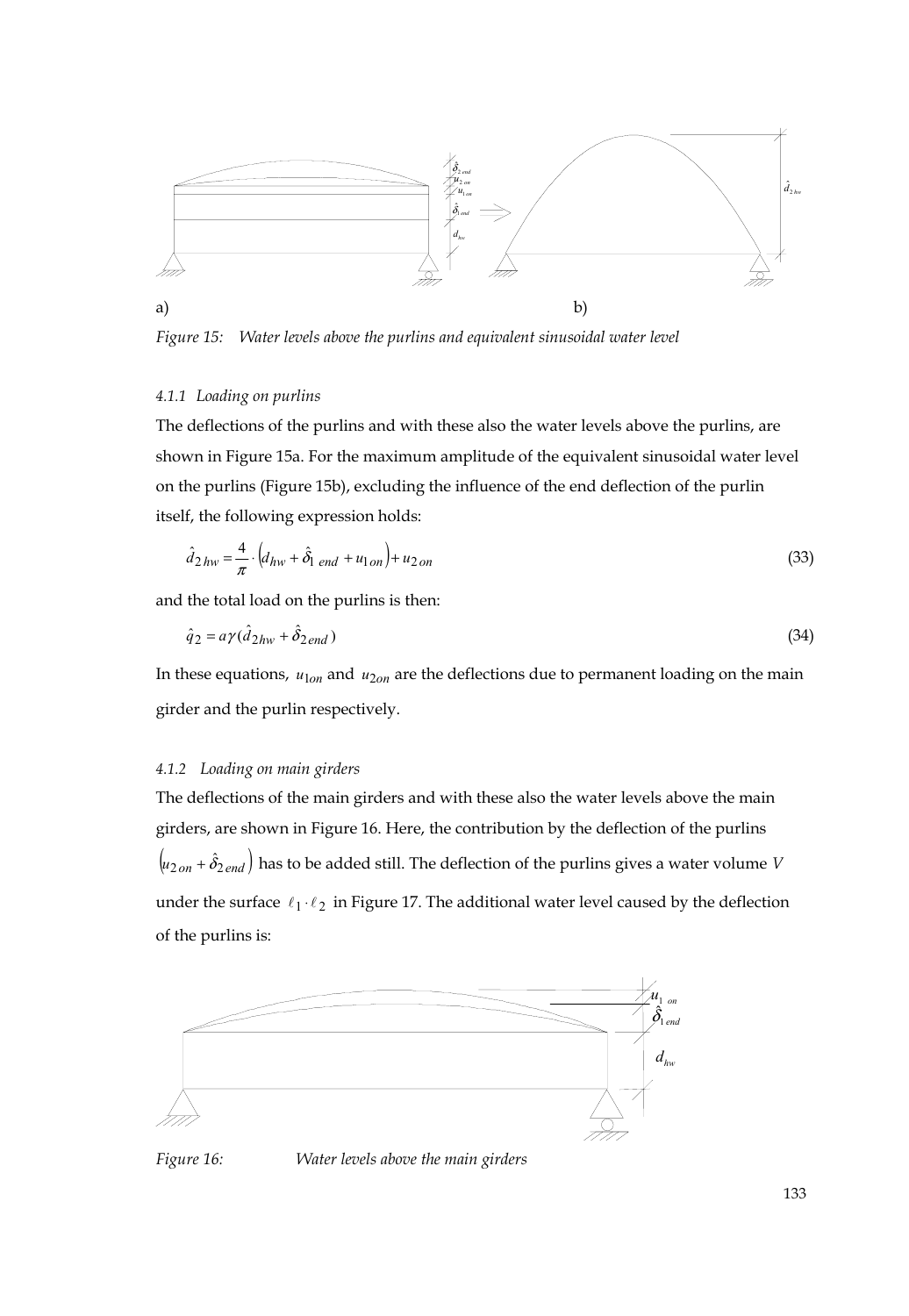

*Figure 17:* Contribution to the deflection of the main girders by the deflection  $(u_{2on} + \hat{\delta}_{2end})$  of the  *purlins* 

$$
h(x_1, x_2) = (u_{2on} + \hat{\delta}_{2end}) \sin \frac{\pi x_2}{\ell_2} \cdot \sin \frac{\pi x_1}{\ell_1}
$$
 (35)

A mean additional water level is obtained by integrating in *x*2 − direction and subsequently dividing by  $\ell_2$ . Integration yields:

$$
\int_{0}^{\ell_2} \left( u_{2on} + \hat{\delta}_{2end} \right) \sin \frac{\pi x_2}{\ell_2} \cdot \sin \frac{\pi x_1}{\ell_1} dx_2 = \frac{2\ell_2}{\pi} \cdot \left( u_{2on} + \hat{\delta}_{2end} \right) \cdot \sin \frac{\pi x_1}{\ell_1}
$$
(36)

and then the mean water level  $h_m$  can be calculated as:

$$
h_m(x_1) = \frac{2}{\pi} \cdot \left( u_{2\,on} + \hat{\delta}_{2\,end} \right) \cdot \sin \frac{\pi x_1}{\ell_1}
$$
 (37)

So the expression for the amplitude of the mean water level is:

$$
\hat{h}_m = \frac{2}{\pi} \cdot \left( u_{2on} + \hat{\delta}_{2end} \right) \approx 0.64 \left( u_{2on} + \hat{\delta}_{2end} \right) \tag{38}
$$

For the amplitude of the equivalent sinusoidal water level on the main girders (Figure 18), excluding the influence of the end deflection of the main girder itself, the following expression is found:

$$
\hat{d}_{1hw} = \frac{4}{\pi} d_{hw} + u_{1on} + 0.64 \left( u_{2on} + \hat{\delta}_{2end} \right)
$$
\n(39)

and the total load on the main girders is then:

$$
\hat{q}_1 = a\gamma(\hat{d}_{1hw} + \hat{\delta}_{1end})\tag{40}
$$

## *4.1.3 Set of equations*

For the main girder, the application of eqn. (32) gives: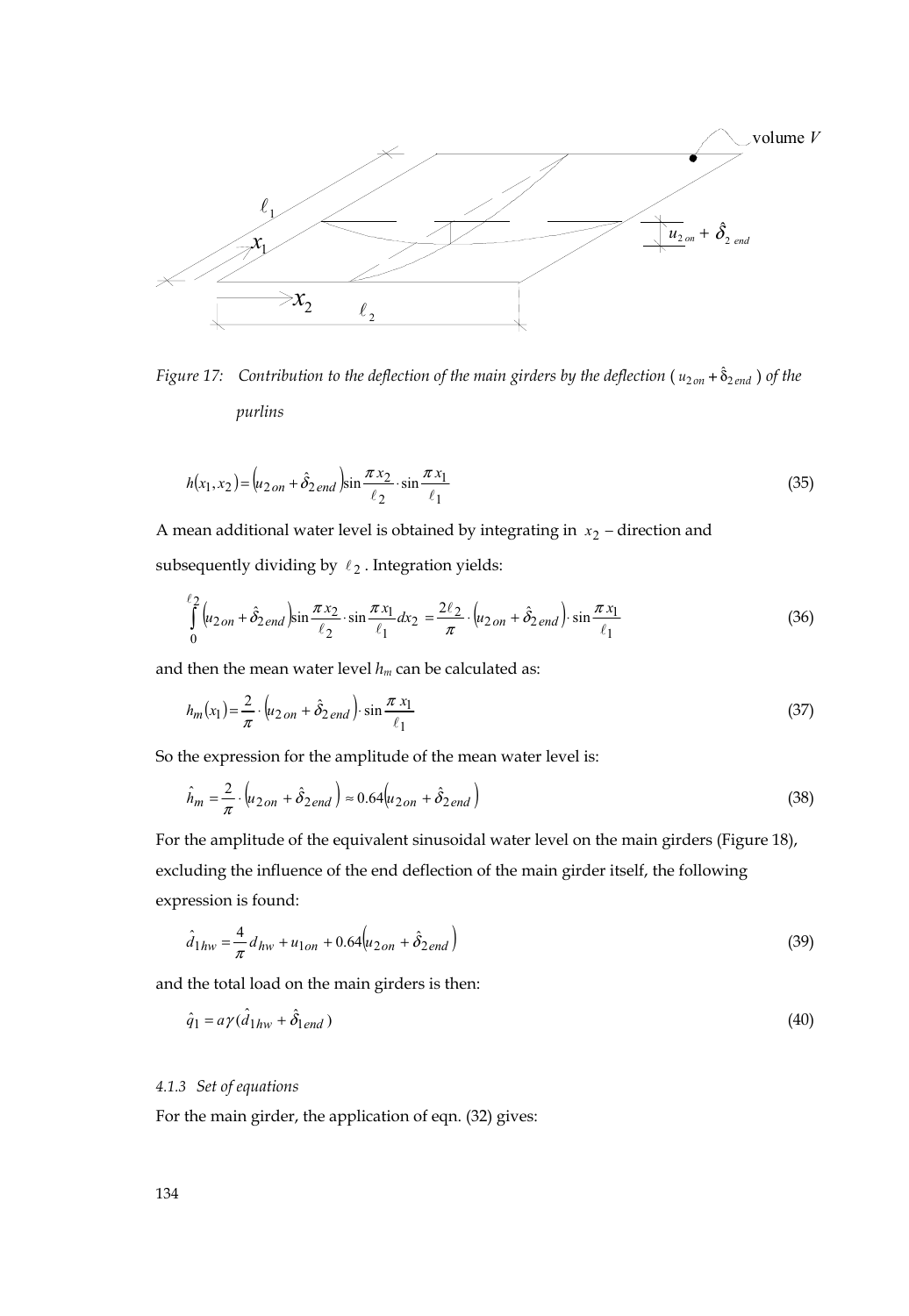

*Figure 18: Equivalent sinusoidal water level on the main girders* 

$$
n_1 \hat{\delta}_{1end} = \frac{4}{\pi} d_{hw} + u_{1on} + 0.64 \left( u_{2on} + \hat{\delta}_{2end} \right) + \hat{\delta}_{1end}
$$
(41)

In this case:

$$
\hat{d}_{1hw} = \frac{4}{\pi} d_{hw} + u_{1on} + 0.64 \left( u_{2on} + \hat{\delta}_{2end} \right)
$$
\n(42)

If the bending stiffness of the purlins is infinite, so  $EI_2 = \infty$ , then  $u_{2on} = \hat{\delta}_{2end} = 0$ , and the equation for the rigidly supported beam (main girder) is obtained:

$$
\hat{d}_{1hw} = \frac{4}{\pi} d_{hw} + u_{1on} \tag{43}
$$

Analogously applying eqn. (32) to the purlin yields the following equation:

$$
n_2 \hat{\delta}_{2\text{ end}} = \frac{4}{\pi} \Big( d_{hw} + \hat{\delta}_{1\text{ end}} + u_{1\text{ on}} \Big) + u_{2\text{ on}} + \hat{\delta}_{2\text{ end}}
$$
(44)

In this case:

$$
\hat{d}_{2hw} = \frac{4}{\pi} \left( d_{hw} + \hat{\delta}_{1end} + u_{1on} \right) + u_{2on}
$$
\n(45)

If the bending stiffness of the main girders is infinite, so  $EI_1 = \infty$ , then  $u_{1on} = \hat{\delta}_{lend} = 0$ , and the equation for the rigidly supported beam (purlin) is obtained:

$$
\hat{d}_{2hw} = \frac{4}{\pi} d_{hw} + u_{2on} \tag{46}
$$

The set of equations is formed by equations (41) en (44).

With these equations,  $\hat{\delta}_{1 \text{ end }}$  en  $\hat{\delta}_{2 \text{ end }}$  can be calculated for certain values of  $n_1$  and  $n_2$ . Also, with this set of equations, an estimate of the values for  $n_1$  and  $n_2$  can be made when the maximum values of  $\hat{\delta}_{\rm l\ end}$  and  $\hat{\delta}_{\rm 2\ end}$  are known. Though not required by the Dutch code [1], the limit values presented in [1] can be used to estimate maximum values of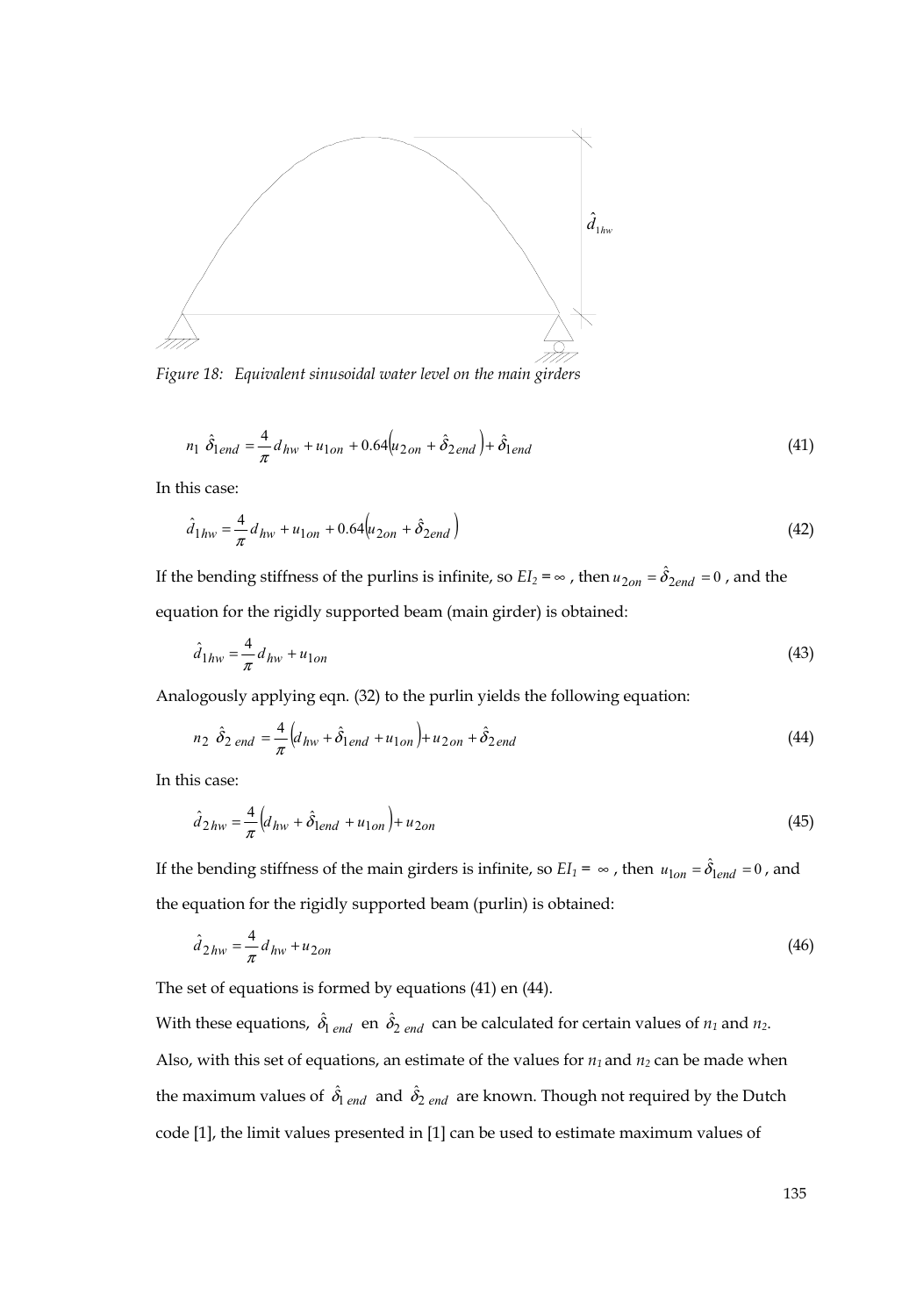$\hat{\delta}_{1 \text{ end }}^{\dagger}$  and  $\hat{\delta}_{2 \text{ end }}^{\dagger}$ . Thus, the water load on the roof is kept within reasonable limits by designing a relatively stiff roof structure.

The application of this set of equations is illustrated in the example in the next section for the design and calculation situation.

#### *4.2 Example for beams on flexible supports*

The structure as presented schematically in Figure 19 will be designed and calculated. The length of the main girders is 20 m. The centre-to-centre distance of the main girders is 10 m and the centre-to-centre distance of the purlins is 5 m. The water level at the roof edge is *dhw*=0.15 m.

#### *4.2.1 Design*

First of all the set of equations is used to design the main girders and purlins. Since the values of  $u_{1on}$  and  $u_{2on}$  will be small when compared to  $\hat{\delta_1}_{end}$  and  $\hat{\delta_2}_{end}$  respectively, they are assumed to be zero. The values for  $n_1$  en  $n_2$  are estimated on the basis of the limiting values for  $\hat{\delta}_{\text{l end}}$  en  $\hat{\delta}_{\text{2 end}}$  according to the code [1] by using the following criterion:  $u_{add} \le 0.004\ell$  . For the main girders and the purlins this results in  $\hat{\delta_1}$  <sub>end</sub>  $\le 0.08$  m and  $\delta_{2 \text{ end}} \leq 0.04$  m respectively. Substituting the limiting values in the set of equations (41) and (44) yields:



*Figure 19: Example roof structure* 

136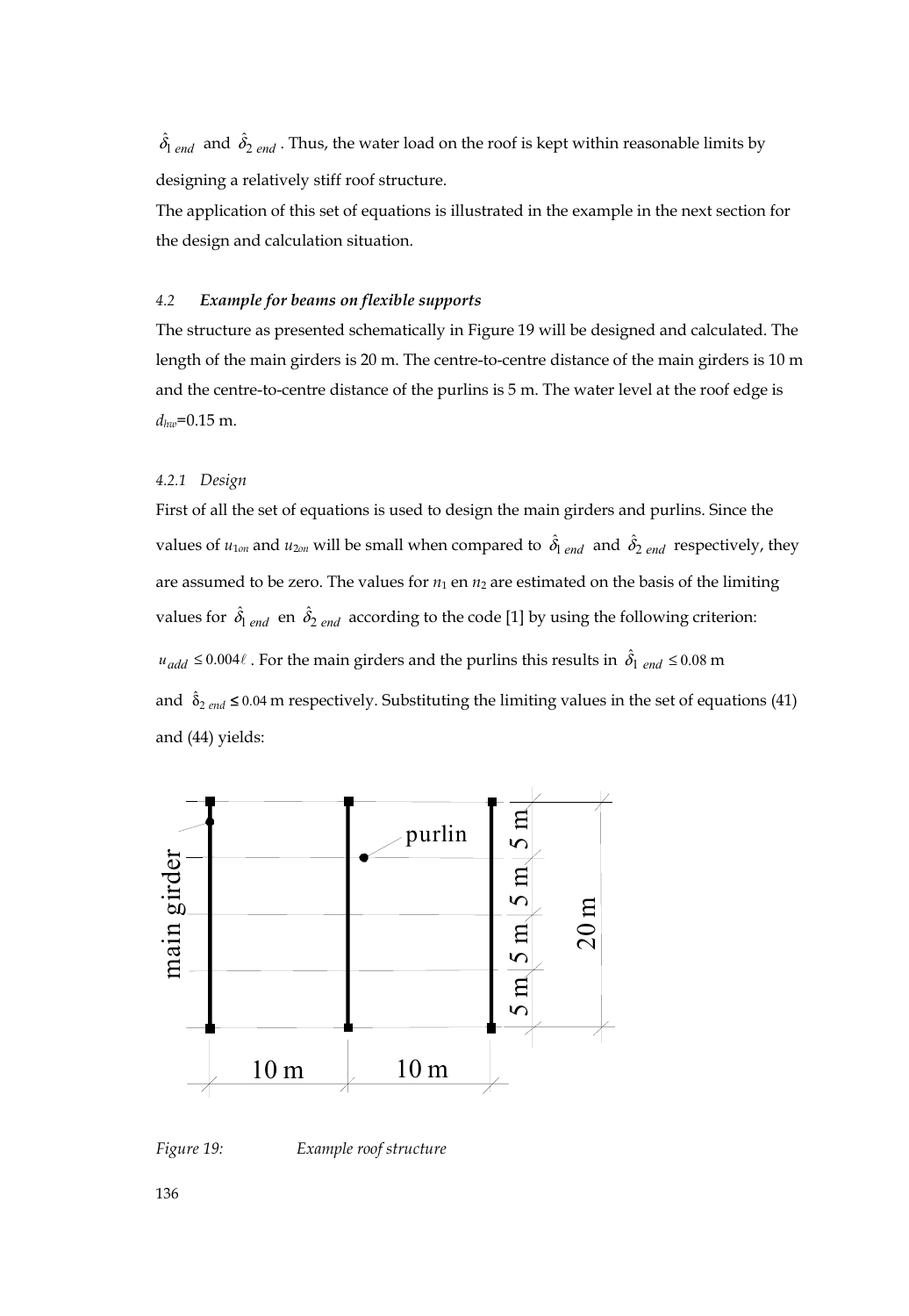with eqn. (41): 
$$
n_1 \cdot 0.08 = \frac{4}{\pi} \cdot 0.15 + 0.64 \cdot 0.04 + 0.08 \rightarrow n_1 = 3.71
$$
;

with eqn. (44):  $n_2 \cdot 0.04 = \frac{4}{\pi} \cdot (0.15 + 0.08) + 0.04 \rightarrow n_2 = 8.32$ .

With eqn. (14) the critical bending stiffness of the main girders can be found:

$$
EI_{1cr} = \frac{a\,\gamma\,\ell^4}{\pi^4} = \frac{10 \cdot 10 \cdot 20^4}{\pi^4} = 164256 \text{ kNm}^2.
$$

For the purlins this critical bending stiffness is:

$$
EI_{2\,cr} = \frac{a\,\gamma\,\ell^4}{\pi^4} = \frac{5 \cdot 10 \cdot 10^4}{\pi^4} = 5133 \text{ kNm}^2.
$$

With eqn. (15) the required bending stiffness of the main girders becomes:

 $EI_1 = n_1$   $EI_{1cr} = 3.71 \cdot 164256 = 609390$  kNm<sup>2</sup>

and for the purlins:

$$
EI_2 = n_2 EI_{2cr} = 8.32 \cdot 5133 = 42707 \text{ kNm}^2
$$

With  $E = 2.1 \cdot 10^8$  kN/m<sup>2</sup> for steel, the required moment of inertia for the main girders is  $I_1 = 29.0186 \cdot 10^{-4}$  m<sup>4</sup> and for the purlins  $I_2 = 2.0337 \cdot 10^{-4}$  m<sup>4</sup>.

Therefore, the following sections are chosen:

- main girders HE800A with moment of inertia  $I_1 = 30.344 \cdot 10^{-4}$  m<sup>4</sup>, section modulus  $W_1 = 7680 \cdot 10^3$  mm<sup>3</sup> and dead load 2.24 kN/m;
- purlins IPE400 with  $I_2 = 2.313 \cdot 10^{-4}$  m<sup>4</sup>,  $W_2 = 1160 \cdot 10^3$  mm<sup>3</sup> and dead load 0.663 kN/m.

Thus, the sections have been designed with sufficient stiffness against ponding resulting in values  $n \ge 1.5$ . Now, their strength has to be checked. This is done in the next section.

#### *4.2.2 Calculation*

The set of equations (41) and (44) will now be used to calculate the roof structure of Figure 19. The main girders are HE800A sections with bending stiffness

 $EI_1 = 2.1 \cdot 10^8 \times 30.344 \cdot 10^{-4} = 637224$  kNm<sup>2</sup> which yields:

$$
n_1 = \frac{EI_1}{EI_{1cr}} = 3.88.
$$

The purlins are IPE400 sections with bending stiffness  $EI_2 = 2.1 \cdot 10^8 \times 2.313 \cdot 10^{-4} = 48573$ kNm2 which yields: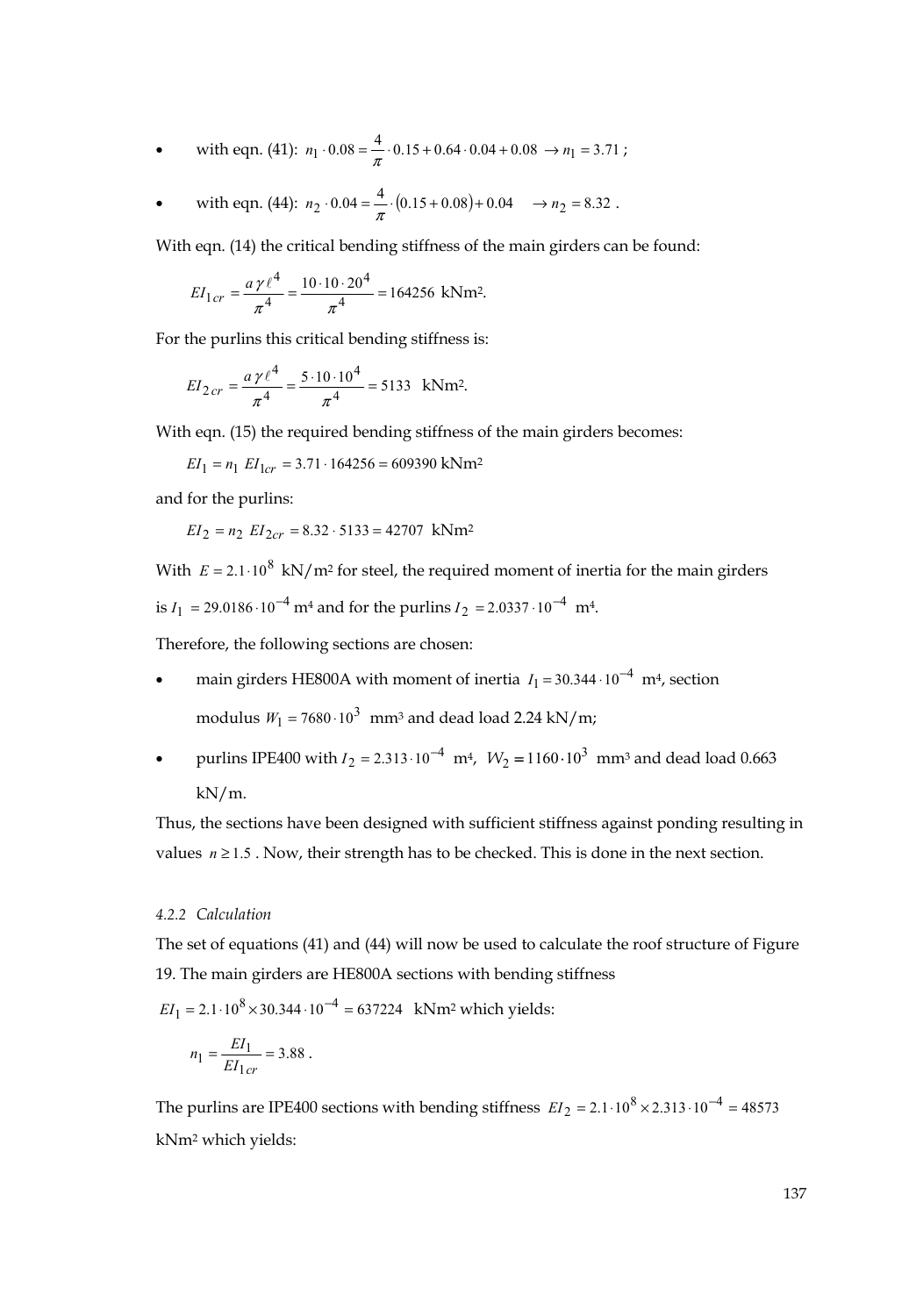$$
n_2 = \frac{EI_2}{EI_{2cr}} = 9.46 \; .
$$

Thus, the values for  $n_1$  and  $n_2$  in the set of equations are known. Now the values of  $u_{10n}$  and  $u_{2 \text{ on }}$  are determined. The dead load of the roof slabs including isolation and roofing is 0.2 kN/m2. For the dead load on main girders and purlins respectively, the following is obtained:

$$
g_{1;rep} = 10 \cdot 0.2 + 2.24 + \frac{0.663 \cdot 10}{5} = 5.566 \text{ kN/m}
$$
  
 $g_{2;rep} = 5 \cdot 0.2 + 0.663 = 1.663 \text{ kN/m}$ 

Then the deflections due to dead load can be calculated as:

$$
u_{1on} = \frac{5}{384} \cdot \frac{5.566 \cdot 20^4}{637224} = 0.0182 \text{ m}
$$

$$
u_{2on} = \frac{5}{384} \cdot \frac{1.663 \cdot 10^4}{48573} = 0.0045 \text{ m}
$$

Substituting the results in the set of equations (41) and (44) results in:

$$
3.88 \hat{\delta}_{1 \text{ end}} = \frac{4}{\pi} \cdot 0.15 + 0.0182 + 0.64(0.0045 + \hat{\delta}_{2 \text{ end}}) + \hat{\delta}_{1 \text{ end}}
$$

$$
9.46 \hat{\delta}_{2 \text{ end}} = \frac{4}{\pi} \Big( 0.15 + \hat{\delta}_{1 \text{ end}} + 0.0182 \Big) + 0.0045 + \hat{\delta}_{2 \text{ end}}
$$

Solving this set of equations yields:

$$
\hat{\delta}_{1 \text{ end}} = 0.08212 \text{ m}
$$

$$
\hat{\delta}_{2 \text{ end}} = 0.03821 \text{ m}
$$

Now, the maximum amplitude of the equivalent sinusoidal water level on the main girders can be calculated with eqn. (41):

$$
n_1 \hat{\delta}_{1\, end} = \frac{4}{\pi} d_{hw} + u_{1on} + 0.64 \Big( u_{2on} + \hat{\delta}_{2\, end} \Big) + \hat{\delta}_{1\, end} = \hat{d}_{1hw} + \hat{\delta}_{1\, end}
$$

or

$$
\hat{d}_{1hw} + \hat{\delta}_{1end} = n_1 \hat{\delta}_{1 end} = 3.88 \cdot 0.08212 = 0.319 \text{ m}
$$

The maximum amplitude of the equivalent sinusoidal water level on the purlins can be calculated with eqn. (44):

$$
\hat{d}_{2 \text{hw}} + \hat{\delta}_{2 \text{end}} = n_2 \hat{\delta}_{2 \text{end}} = 9.46 \cdot 0.03821 = 0.361 \text{ m}
$$

The bending moment in the main girders in the ultimate limit state is then:

$$
M_{1,d} = M_{1,g} \cdot \gamma_{f;dl} + M_{1,q} \gamma_{f;ll} \rightarrow
$$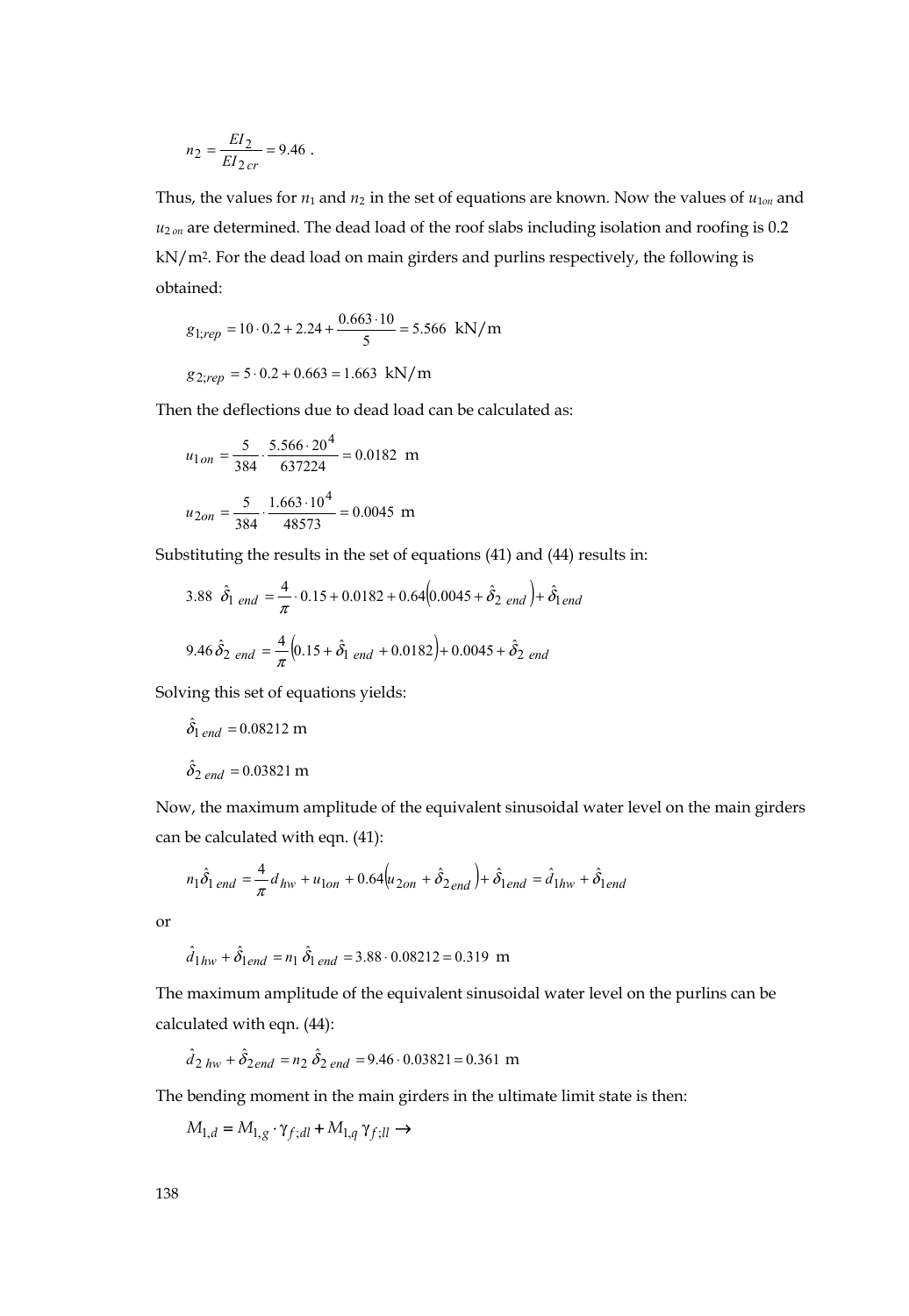$$
M_{1,d} = \frac{1}{8} \cdot g_{1;rep} \cdot \ell_1^2 \cdot \gamma_{f;dl} + \frac{\ell_1^2}{\pi^2} \cdot a \gamma (\hat{d}_{1hw} + \hat{\delta}_{1end}) \cdot \gamma_{f;ll} \rightarrow
$$
  
\n
$$
M_{1,d} = \frac{1}{8} \cdot 5.566 \cdot 20^2 \cdot 1.2 + \frac{20^2}{\pi^2} \cdot 10 \cdot 10 \cdot 0.319 \cdot 1.3 \rightarrow
$$
  
\n
$$
M_{1,d} = 333.9 + 1680.7 = 2014.6 \text{ kNm}
$$

This bending moment results in the following elastic bending stress in the main girders:

$$
\sigma_1 = \frac{2014.6 \cdot 10^6}{7680 \cdot 10^3} = 262 \text{ N/mm}^2 > \text{fyd} = 235 \text{ N/mm2}
$$

The bending moment in the purlins is:

$$
M_{2,d} = M_{2,g} \cdot \gamma_{f;dl} + M_{2,q} \gamma_{f;ll} \rightarrow
$$
  
\n
$$
M_{2,d} = \frac{1}{8} \cdot 8_{2;rep} \cdot \ell_2^2 \cdot \gamma_{f;dl} + \frac{\ell_2^2}{\pi^2} \cdot a \gamma (\hat{d}_{2 \text{ }hw} + \hat{\delta}_{2 \text{ }end}) \cdot \gamma_{f;ll} \rightarrow
$$
  
\n
$$
M_{2,d} = \frac{1}{8} \cdot 1.663 \cdot 10^2 \cdot 1.2 + \frac{10^2}{\pi^2} \cdot 5 \cdot 10 \cdot 0.361 \cdot 1.3 \rightarrow
$$
  
\n
$$
M_{2,d} = 24.9 + 237.8 = 262.7 \text{ kNm}
$$

This bending moment results in the following elastic bending stress in the purlins:

$$
\sigma_2 = \frac{262.7 \cdot 10^6}{1160 \cdot 10^3} = 226 \text{ N/mm}^2 < \text{fyd} = 235 \text{ N/mm2}
$$

The bending stress in the main girders is greater than the yield stress which means that the main girders are not strong enough in case of elastic design. This can be solved by either allowing for plastic design or choosing a heavier section. The bending stresses in the purlins are sufficiently low.

#### *4.2.3 Discussion*

In the example above, the application of the set of equations (41) and (44) is illustrated for design and calculation purposes. The set of equations makes it possible to include the interaction between main girders and purlins in a roof structure and also to include the effect of rainwater ponding. In that case, it turns out that the main girders of the example do not have sufficient safety against ponding. In [3], also an example is given where the interaction between main girders and purlins is neglected when calculating for ponding. Then, both main girders and purlins turn out to be safe enough against ponding. This shows that the interaction effect between main girders and purlins cannot be neglected when designing roof structures for rainwater ponding.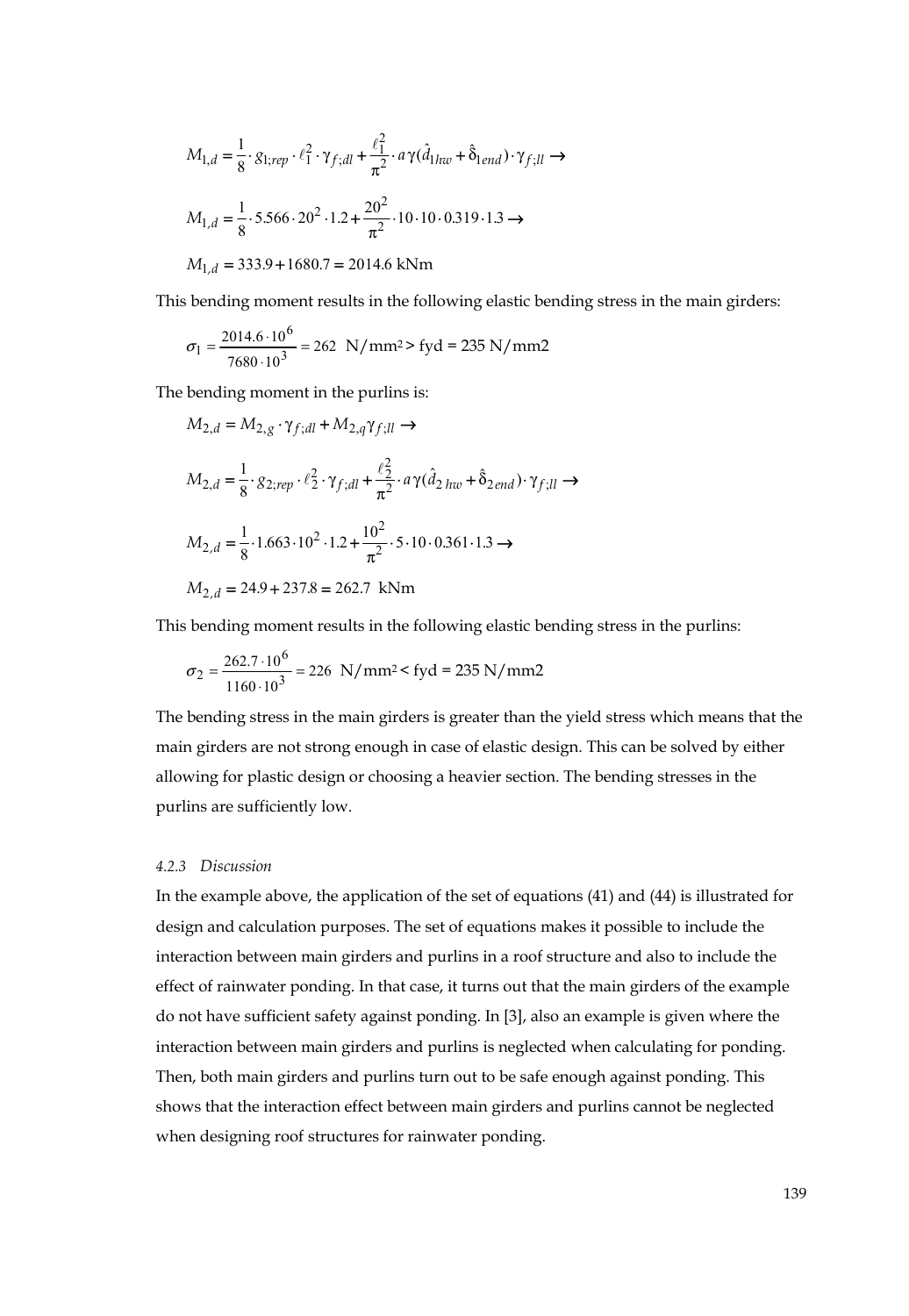## **5 Sensitivity to construction inaccuracies**

The height of the emergency drain opening has a strong influence on the water load: an absolute small increase of the height *dhw* may give rise to failure. Moreover, the load case may change with increasing height *dhw* from e.g. load case D to B to C (Figure 2). Also an increase of water level caused by too little slope of the roof may have a strong influence. In this section, a sensitivity analysis is carried out to find out the influence of design and construction inaccuracies on ponding. This is done for relative simple load cases of rigidly supported beams for variations in slope and height of the emergency drain.

#### *5.1 Principles for the sensitivity analysis*

The sensitivity analysis is limited to consequences of construction mistakes leading to deviation of the design values for height of emergency drains and roof slope. It is assumed that other deviations leading to other water loads are negligibly small and that no mistakes in modelling and calculation have been made. For an assumed deviation, the increase of the water load is determined, after which the load factor  $\gamma_{f,g}$  can be calculated necessary to cover this load increase. Both flat roofs and sloping roofs are considered.

For flat and sloping roofs, the variation in height of the emergency drains Δ*dhw* is considered. Two values for Δ*dhw* are chosen: 5% and 10% of *dhw* (see Figure 20). For an emergency drain height between 50 and 200 mm, the absolute value of the deviation will thus be between 2.5 and 20 mm.

For flat roofs the deviation from the horizontal level is considered, introducing an adjusting error Δ for the level of the supports (see Figure 21).

For sloping roofs the deviation  $\Delta \alpha$  related to the design value of the sloping angle  $\alpha$  is

introduced (see Figure 24). For 
$$
\frac{\Delta \alpha}{\alpha}
$$
 two values are chosen:  $\frac{1}{5}$  and  $\frac{1}{10}$ .

If the geometry of the water load does not change, the quotient:

$$
\theta = \frac{M_0 + \Delta M}{M_0} \tag{47}
$$

is constant for a given value of  $n$ . The parameter  $\theta$  is an amplification factor, equal to

 $\frac{n}{n-1}$ , and thus a function of *n*.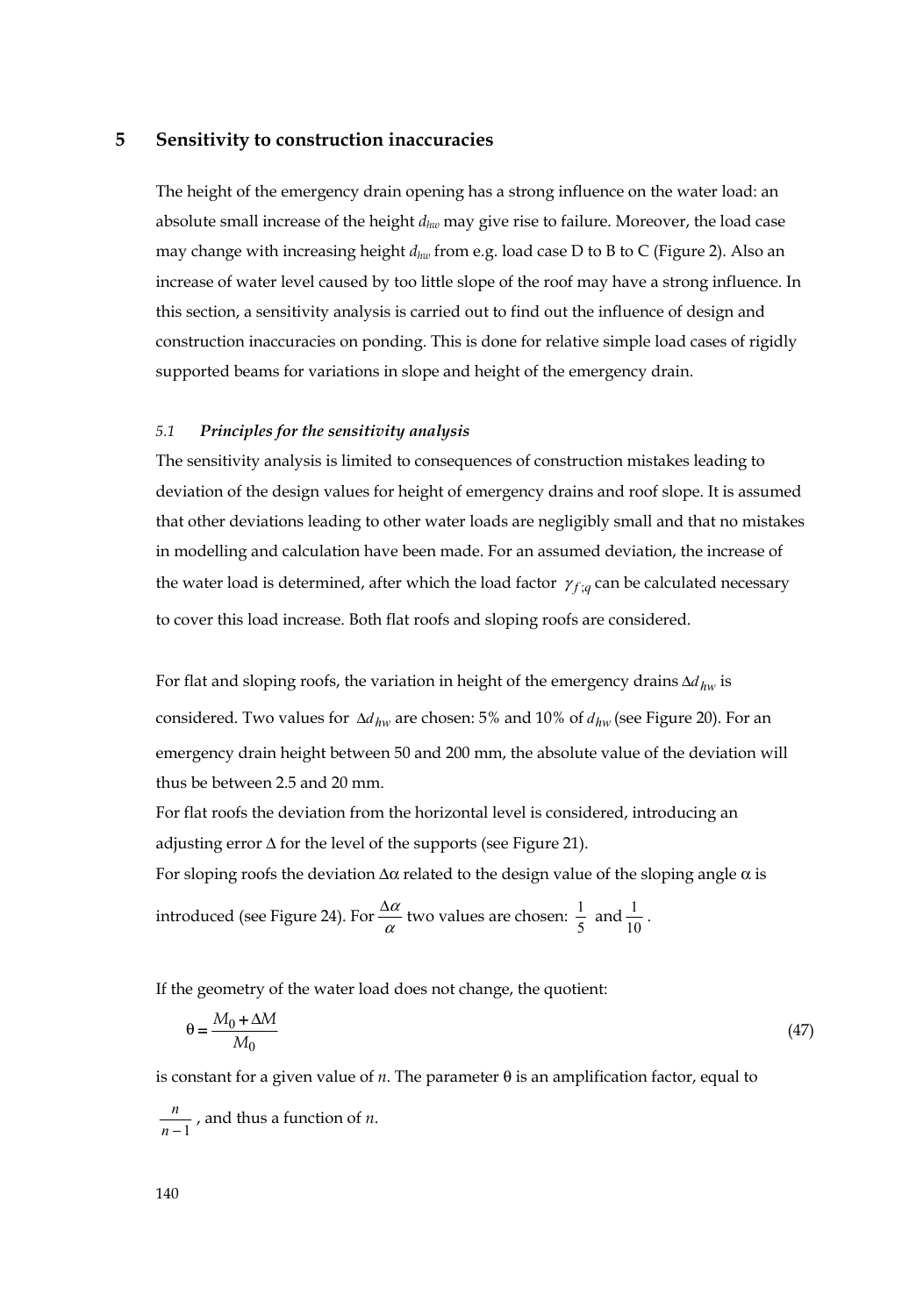For sloping roofs with a partial triangular load, with *p* < 1, at increase of the water level the geometry of the load will change, so the quotient:

$$
\Psi = \frac{M_0 + \Delta M}{M_0} \tag{48}
$$

for a given *n* is not constant, but depends on *n* and *p* (Table 2). For  $p = 1$  it holds that:  $\Psi = \theta$ .

# *5.2 Flat roofs*

# *5.2.1 Variation of height of emergency drain*

In Figure 20 the variation of the height of the emergency drain is shown as Δ*dhw* .

For an increase of Δ*dhw* it holds that:

$$
\gamma_{f;ll} = \frac{M_{end;(d_{hw} + \Delta d_{hw})}}{M_{end;(d_{hw})}} = \frac{C_{m;M_{end}} a\gamma(d_{hw} + \Delta d_{hw})\ell^2}{C_{m;M_{end}} a\gamma(d_{hw}\ell^2}} = \frac{d_{hw} + \Delta d_{hw}}{d_{hw}}
$$
(49)

For 5% and 10% variation of the height of the emergency drain the following is obtained respectively:

$$
\Delta d_{hw} = 0.05 d_{hw} \rightarrow \gamma_{f;ll} = \frac{d_{hw} + \Delta d_{hw}}{d_{hw}} = \frac{d_{hw} + 0.05 d_{hw}}{d_{hw}} = 1.05
$$

and

$$
\Delta d_{hw} = 0.1 d_{hw} \rightarrow \gamma_{f;ll} = \frac{d_{hw} + \Delta d_{hw}}{d_{hw}} = \frac{d_{hw} + 0.1 d_{hw}}{d_{hw}} = 1.10
$$

|  |  |  | . wie 2: Amplification factor $\psi = \frac{M_0 + \Delta W_1}{M_0}$ dependent on n and |
|--|--|--|----------------------------------------------------------------------------------------|
|--|--|--|----------------------------------------------------------------------------------------|

|  | p $n = 1.0$ $n = 1.25$ $n = 1.5$ $n = 2$ $n = 4$ $n = 6$ $n = 8$ $n = 10$ |  |  |      |
|--|---------------------------------------------------------------------------|--|--|------|
|  | 1.0 - 4.76 2.95 1.95 1.32 1.19 1.14 1.11                                  |  |  |      |
|  | 0.8 - 4.54 2.79 1.88 1.30 1.17 1.12 1.10                                  |  |  |      |
|  | 0.6 25.33 3.31 2.02 1.58 1.17 1.11 1.08 1.06                              |  |  |      |
|  | 0.4 1.79 1.52 1.21 1.15 1.07 1.05 1.03                                    |  |  | 1.03 |
|  | 0.2 1.09 1.09 1.02 1.02 1.00 1.00 1.00 1.00                               |  |  |      |

Remark: By using numerically calculated coefficients, especially for small values of *n*, there will be small deviations from analytically calculated values.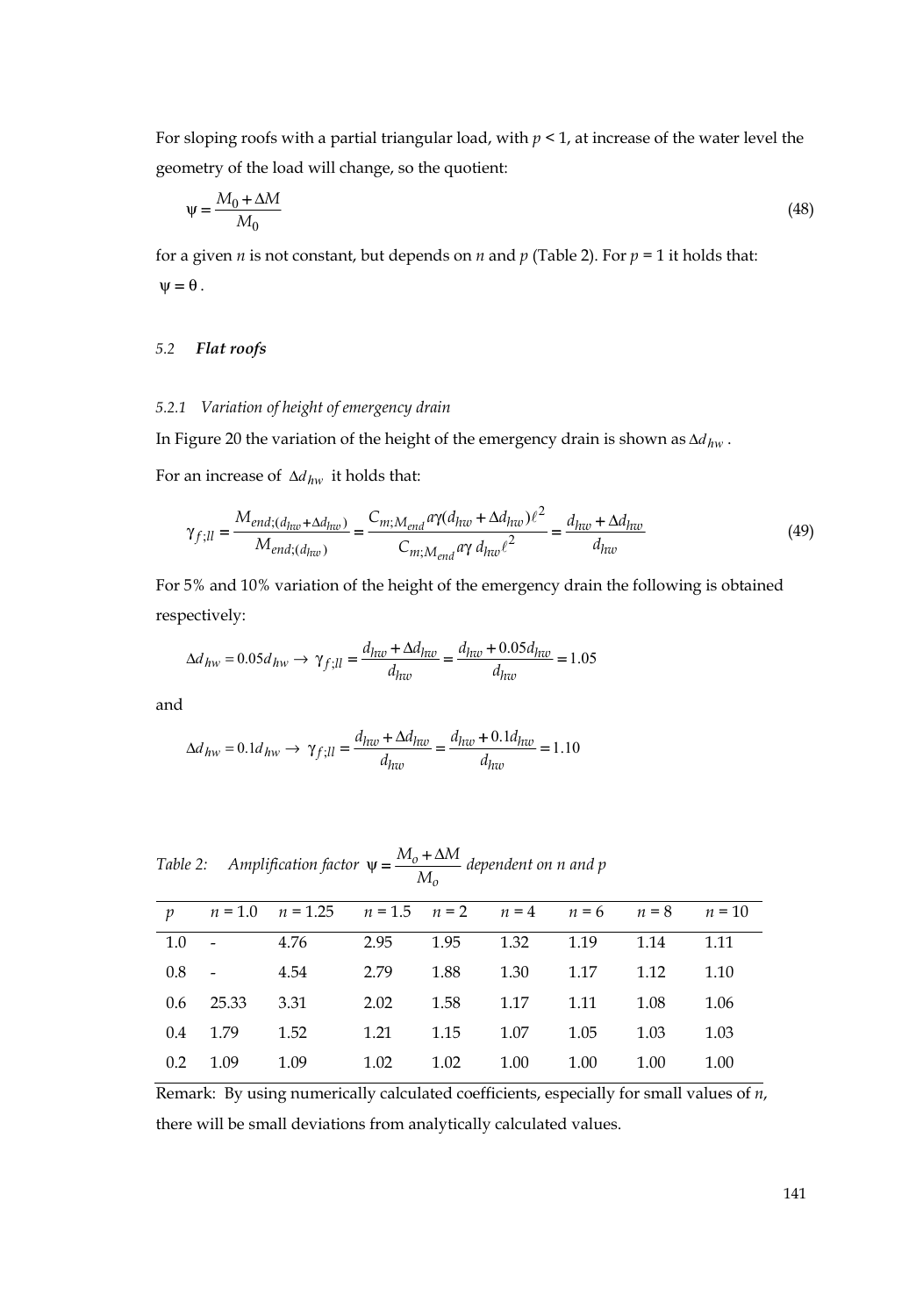

*Figure 20: Flat roof – variation of the height of the emergency drain* Δ*dhw*

Thus, the larger the imperfection, the larger the load factor has to be to cover up the load increase. In this case the required load factor is smaller than the load factor prescribed in [1], being  $\gamma_{f,ll} = 1.3$ , so variations in height of the emergency drains of 5% and 10% are covered by the load factor of the code [1]. In the present case a variation of 30% will be covered using a load factor of 1.3, assuming a correct modelling and calculation method.



*Figure 21: Flat roof – variation of roof slope by adjusting error* Δ

#### *5.2.2 Variation of roof slope*

In Figure 21 the adjusting error of the support level is given as Δ . The average increase of  $d_{hw}$  over the length of the beam is equal to  $\frac{\Delta}{2}$ . This results in:

$$
\gamma_{f;ll} = \frac{M_{end;(d_{hw} + \frac{\Delta}{2})}{M_{end;(d_{hw})}} = \frac{C_{m;M_{end}} a \gamma (d_{hw} + \frac{\Delta}{2}) \ell^2}{C_{m;M_{end}} a \gamma d_{hw} \ell^2} = \frac{d_{hw} + \frac{\Delta}{2}}{d_{hw}} = 1 + \frac{\Delta}{2d_{hw}}
$$
(50)

If  $d_{hw}$  and  $\gamma_{f;ll}$  are known, with eqn. (50) the maximum allowable value of the adjusting error  $\Delta$  can be calculated. Alternatively,  $\Delta$  can be taken from Figure 22. The results are presented for  $\gamma_{f,ll} = 1.5$  (safety class 3),  $\gamma_{f,ll} = 1.3$  (safety class 2) and  $\gamma_{f,ll} = 1.1$  (safety class 1) according to [1].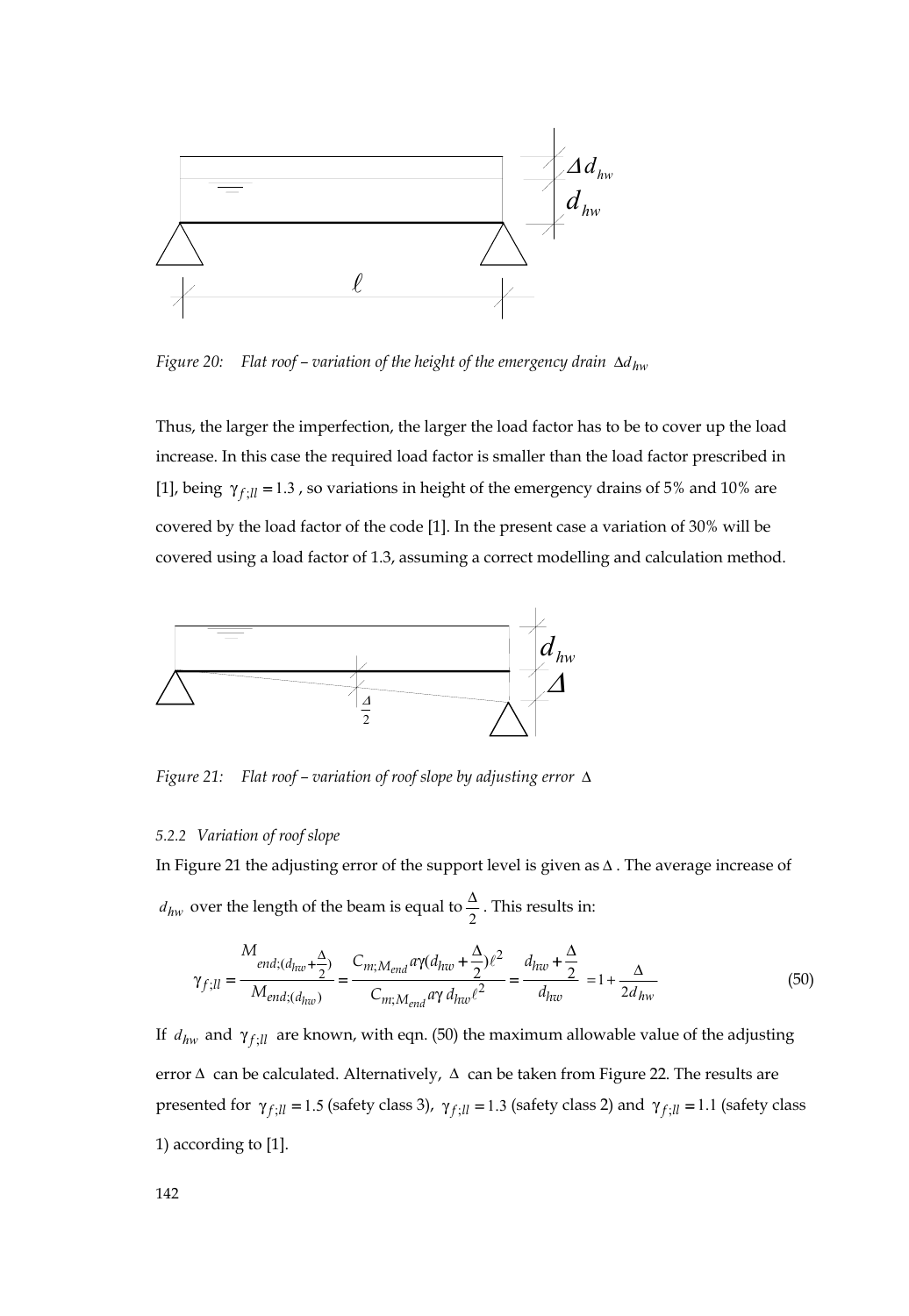

*Figure 22: Maximum value of* Δ *for a given dhw and <sup>f</sup>* ;*ll* γ

For example, for  $\gamma_{f;ll} = 1.3$  and in case  $d_{hw} = 50$  mm then:

$$
\gamma_{f;ll} = 1 + \frac{\Delta}{2d_{hw}} = 1 + \frac{\Delta}{2 \cdot 50} = 1.3
$$

or

 $\Delta = (1.3 - 1) \cdot 2 \cdot 50 = 30$  mm

The adjusting error  $\Delta$  may not be larger than 30 mm or 60% of the water level at the roof edge (which is the emergency drain height).

# *5.2.3 Discussion of results*

For flat roofs it can be concluded that:

- a 30% variation in the height of the emergency drain is covered by the commonly used load factor 1.3;
- relatively large adjustment errors, 60% of the emergency drain height, are covered by the load factor 1.3.

Since the variations covered by the load factor are relatively great, ponding problems due to construction inaccuracies for flat roofs are expected to be limited.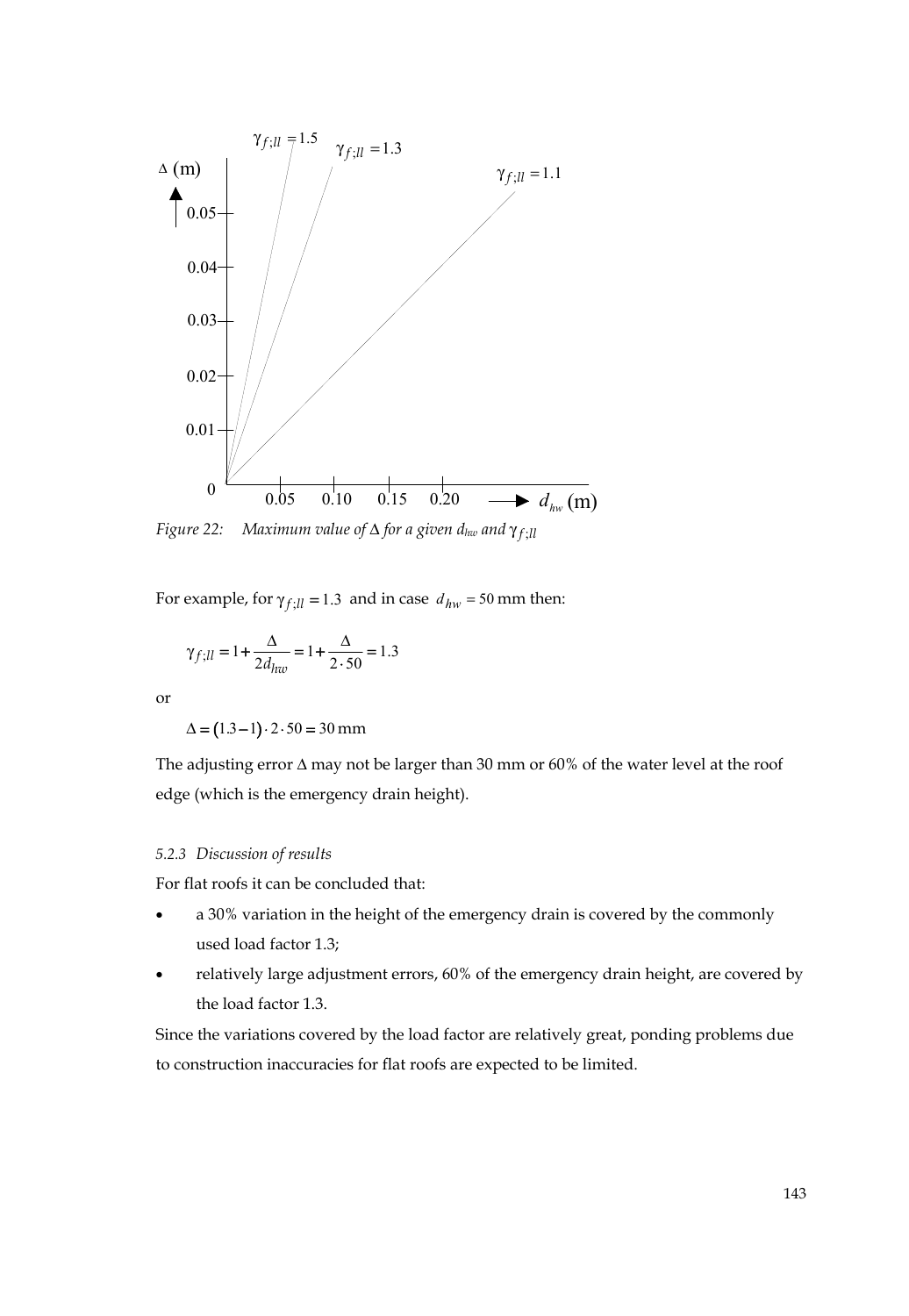# *5.3 Sloping roofs*

## *5.3.1 Variation of height of the emergency drain*

In Figure 23 the variation of the height of the emergency drain is given as  $\Delta d_{hw}$ .



*Figure 23: Sloping roof – variation of the height of the emergency drain* Δ*dhw*

With a variation of the water level  $d_{hw}$ , the size of the triangular load changes. With an increase of the height of the emergency drain by Δd<sub>hw</sub>, the active width of the water load increases by  $\Delta p \cdot \ell$ . From the geometry in Figure 23 it follows that:

$$
\frac{\Delta p\ell}{p\ell} = \frac{\Delta d_{hw}}{d_{hw}}\tag{51}
$$

and thus:

$$
\Delta p = p \cdot \frac{\Delta d_{hw}}{d_{hw}} \tag{52}
$$

The calculation of the required value of  $\gamma_{f;ll}$  will be illustrated by an example.

Assume: 
$$
\frac{\Delta d_{hw}}{d_{hw}} = 0.1
$$
;  $p = 0.4$ ;  $n = 1.5$ .

Then it holds that:

$$
\Delta p = p \cdot \frac{\Delta d_{huv}}{d_{huv}} = 0.4 \cdot 0.1 = 0.04 \rightarrow p + \Delta p = 0.4 + 0.04 = 0.44
$$

For  $p = 0.4$  Table 1 gives  $C_{m;M_{end}} = 0.0212$ .

For  $p = 0.6$  Table 1 gives  $C_{m;M_{end}} = 0.0690$ .

Linear interpolation gives for  $p = 0.44$ :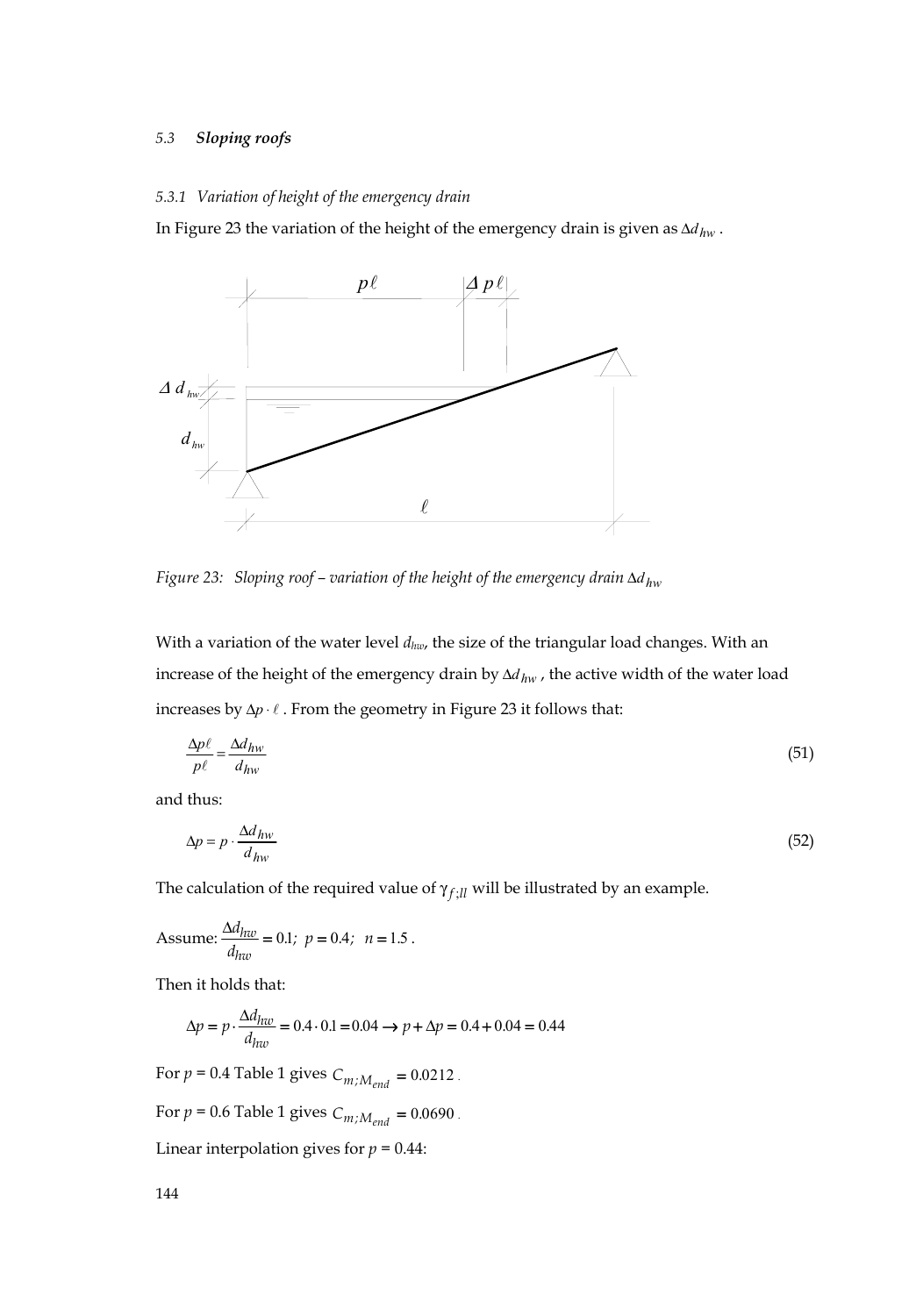$$
C_{m;M_{end}} = \left(0.0212 + \frac{4}{20}(0.0690 - 0.0212)\right) = 0.0308
$$

and thus:

$$
\gamma_{f;ll} = \frac{M_{end;(d_{hw} + \Delta d_{hw})}}{M_{end;(d_{hw})}} = \frac{0.0308 a \gamma 1.1 d_{hw} \ell^2}{0.0212 a \gamma d_{hw} \ell^2} = 1.59
$$

This result is shown in Table 3, indicated by the shaded area. More results are presented in Table 3 for 5% and 10% variation in height of the emergency drains for different values of *p* and *n*.

## *5.3.2 Variation in roof slope*

In Figure 24 the variation of the designed roof slope  $\alpha$  is indicated as  $\Delta \alpha$ . A variation in roof slope leads to a change of the water load. In case the roof slope  $α$  decreases by a value Δa, then the active width of the water load increases by  $\ell \cdot \Delta p$ .



*Figure 24: Sloping roof – variation in roof slope* Δα

The angles  $\alpha$  and  $\Delta \alpha$  are small and thus the following holds:  $tan(\alpha - \Delta \alpha) = \alpha - \Delta \alpha$ .

From the geometry in Figure 24 it follows that:

$$
tan(\alpha - \Delta \alpha) = (\alpha - \Delta \alpha) = \frac{d_{hw}}{(p + \Delta p)\ell}
$$
\n(53)

and also the following holds:

$$
tan \alpha = \alpha = \frac{d_{hw}}{p\ell} \tag{54}
$$

From eqns. (53) and (54) it follows that: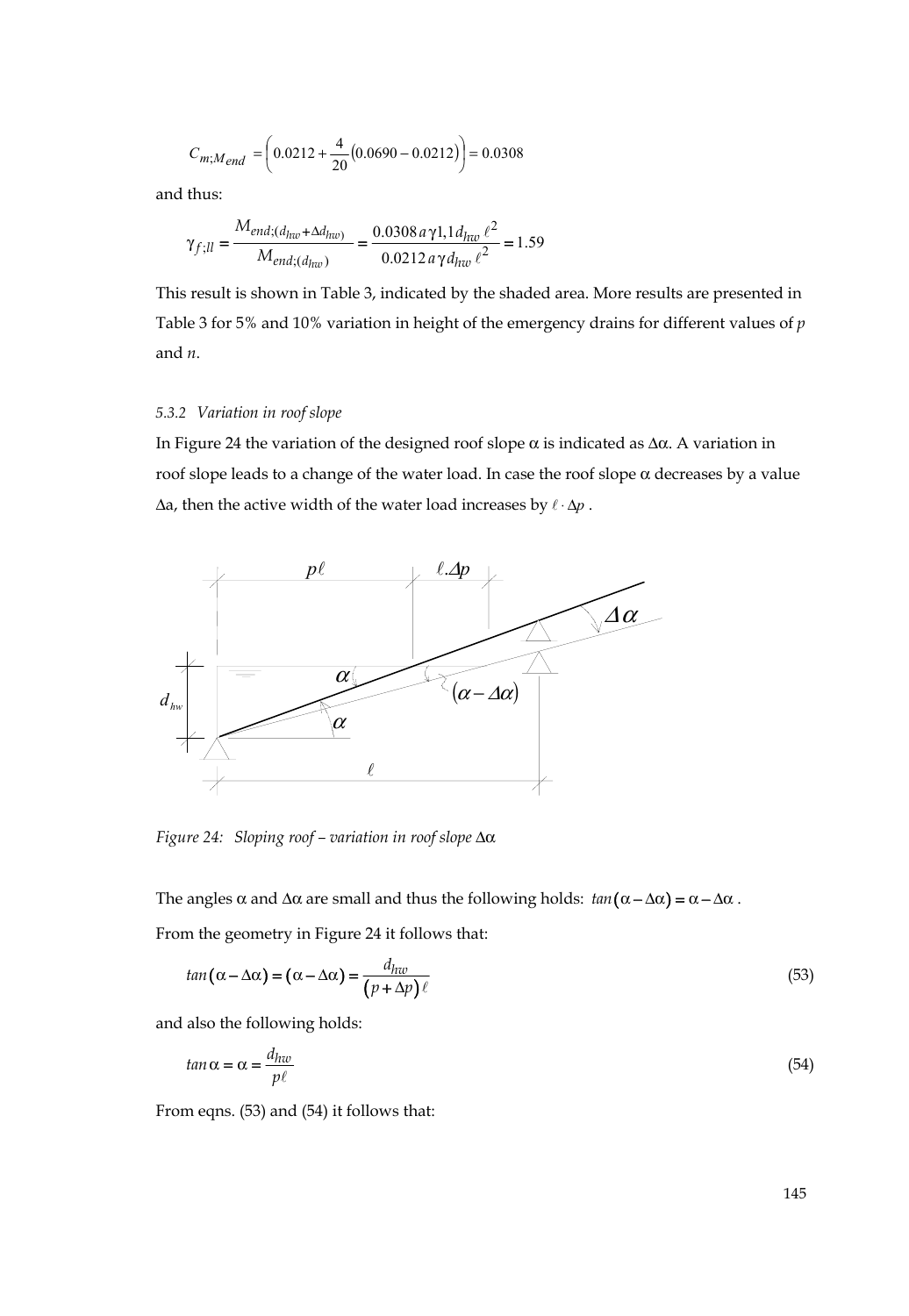$$
\Delta p = \frac{p \cdot \Delta \alpha}{\alpha - \Delta \alpha} \tag{55}
$$

The value of  $\gamma_{f\cdot ll}$  can be calculated using Table 1. This calculation is illustrated by an

example again.

Assume:  $\alpha = 0.02$ ;  $\Delta \alpha = 0.002$ ;  $n = 1.5$ ;  $p = 0.4$ 

Then the following holds:

$$
\frac{\Delta \alpha}{\alpha} = 0.1, \text{ and}
$$
  

$$
\Delta p = \frac{p \cdot \Delta \alpha}{\alpha - \Delta \alpha} = \frac{0.4 \cdot 0.002}{0.02 - 0.002} = 0.044 \rightarrow p + \Delta p = 0.4 + 0.044 = 0.444
$$

For  $p = 0.4$  and  $n = 1.5$  Table 1 gives  $C_{m,M_{end}} = 0.0212$ .

For  $p = 0.44$  and  $n = 1.5$  Table 1 gives  $C_{m,M_{end}} = 0.0308$  by interpolation.

And thus:

$$
\gamma_{f;ll} = \frac{M_{end;( \alpha + \Delta \alpha)}}{M_{end;( \alpha)}} = \frac{0.0308 a \gamma d_{hw} \ell^2}{0.0212 a \gamma d_{hw} \ell^2} = 1.45
$$

This result is shown in Table 3, indicated by the shaded area. More results are presented in Table 3 for  $\frac{\Delta \alpha}{\alpha} = \frac{1}{5}$  and  $\frac{1}{10}$  for different values of *p* and *n*.

#### *5.3.3 Simultaneously varying height of the emergency drain and roof slope*

In Table 3, the required partial safety factors  $γ_{f:ll}$  are also given to cover up for the combined effect of a variation in sill height of  $\Delta d_{hw}$  /  $d_{hw}$  = 0.05 and a variation in roof slope of  $\Delta \alpha / \alpha$  = 0.10. These partial safety factors have been calculated in a similar way as indicated above.

#### *5.3.4 Discussion of results*

Table 3 gives values for the partial safety factor *γ*<sub>f *Il*</sub> necessary to cover up for construction inaccuracies. According to [1], the partial safety factor is  $\gamma_{f,ll} = 1.3$  for safety class 2, which is valid for hall structures with flat roofs. So, for numbers in Table 3 smaller than 1.3, the required safety level is assured and for numbers greater than 1.3, safety is insufficient. The boundary value 1.3 is indicated in Table 3 by underlining the relevant numbers. Considering the rows 2 and 3 in Table 3 for variation in height of the emergency drain, the

influence of *n* is relatively limited for those cases where  $n \ge 1.5$ . For  $n \ge 1.5$  and a variation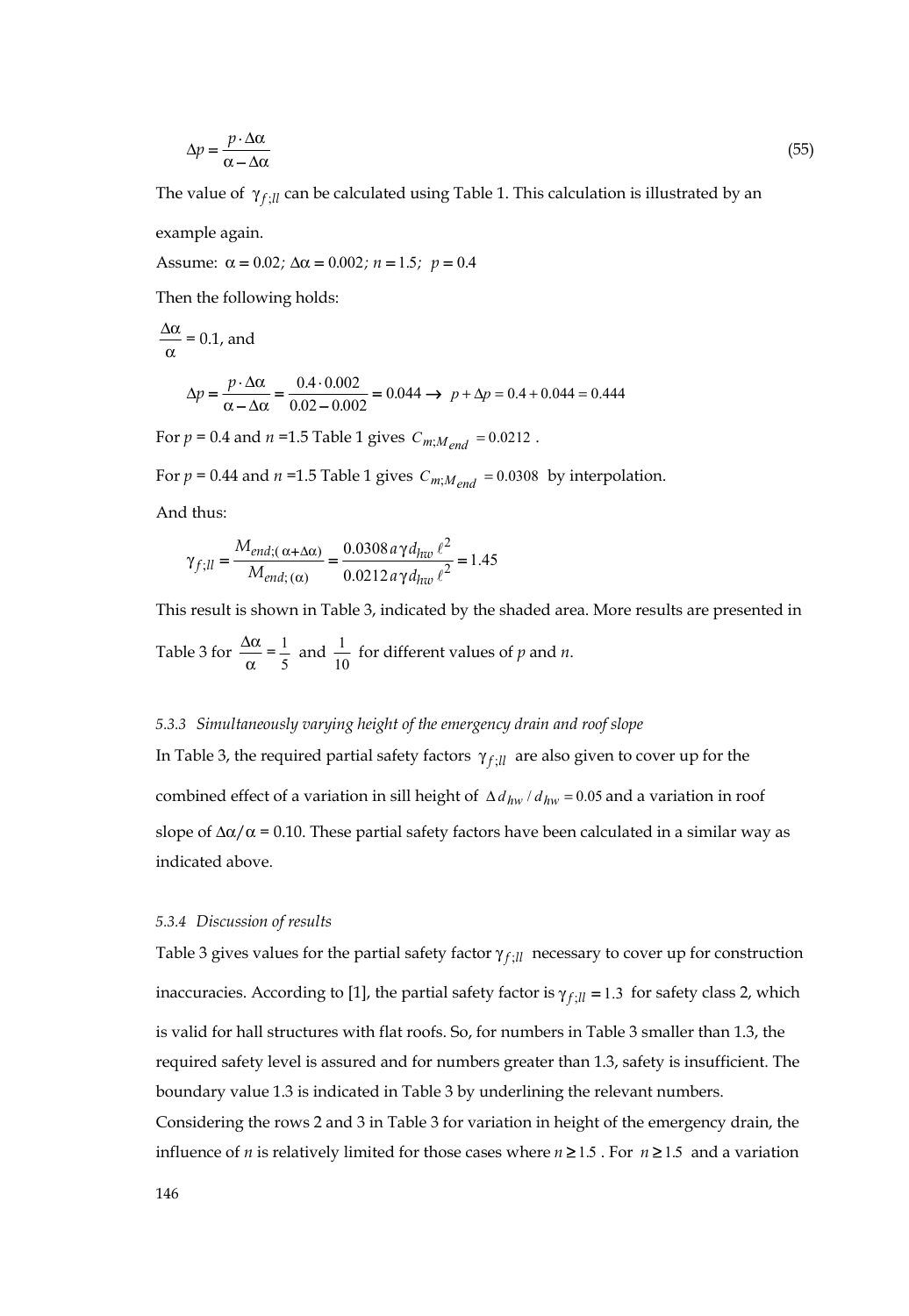in sill height of 10%, the required partial safety factor exceeds 1.3 in many cases, so this construction inaccuracy is unsafe, especially for small values of *p*. For a 5% variation in height of the emergency drain, the required safety level is reached for  $n \ge 1.5$ . Considering the rows 4 and 5 in Table 3, then for  $n \ge 1.5$  the variation in roof slope should meet the requirement  $\Delta \alpha / \alpha \leq 0.10$  to almost reach the required safety level corresponding to  $\gamma_{f \cdot \eta} = 1.3$ . However, even then there are cases ( $p \le 0.4$  and  $n \le 2$ ) where the required safety level is not reached. The influence of n is limited for those cases where  $n \ge 1.5$ . A greater inaccuracy in roof slope than 10% leads to required partial safety factors far greater than 1.3.

Considering row 6 in Table 3 for the combined variation of sill height and roof slope  $(\Delta d_{huv} / d_{huv} = 0.05$  and  $\Delta \alpha / \alpha = 0.10$  ), the required partial safety factor exceeds in many cases 1.3. To cover up for these realistic construction inaccuracies a partial safety factor  $\gamma_{f:\mathcal{U}} = 1.8$  is even necessary when n is limited to *n* ≥ 1.5 . Again, for *n* ≥ 1.5 the influence of *n* is relatively small. However, for  $n < 1.5$  the sensitivity to construction inaccuracies is substantial in such a way that even a partial safety factor of 2.0 is insufficient. This being impractical, it is suggested to limit  $n \times 1.5$ .

# **6 Conclusions**

This article deals with the load case of rainwater ponding on roof structures consisting of rigidly and flexibly supported beams. For rigidly supported beams, a number of load cases are analysed. Also flexibly supported roof beams, namely purlins on main girders, are analysed in this article. Calculation methods are given to design roof structures considering water ponding, without the necessity to use a complex iterative analysis. For roof structures consisting of purlins on main girders, a set of equations is derived which enables the design and calculation for ponding of these structures. Based on the calculations made and the sensitivity analyses for variations in height of the emergency drain and/or in roof slope, the following conclusions can be drawn:

The interaction between main girders and purlins always needs to be considered in calculations. If not, the load case water ponding will be underestimated.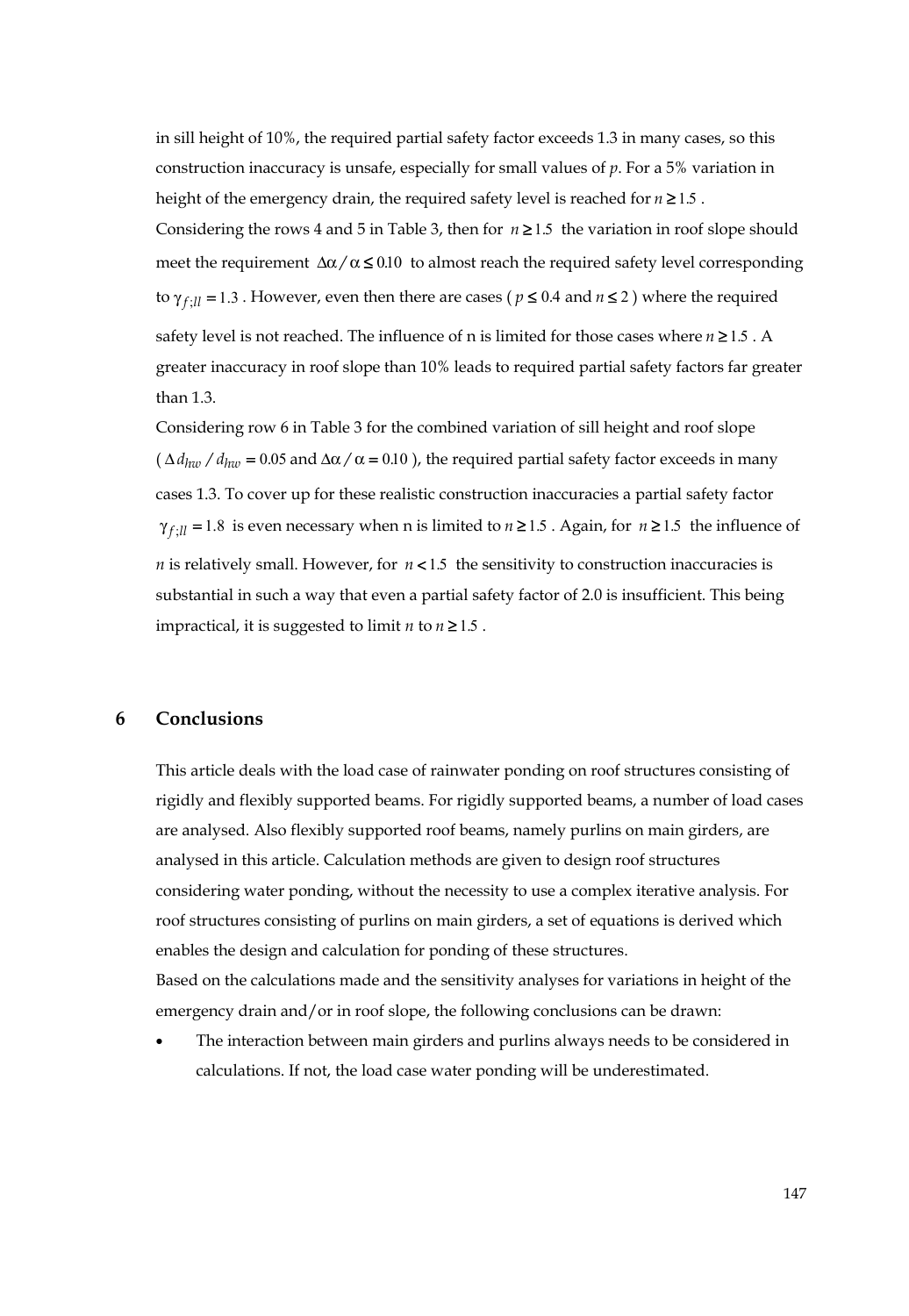|                                   | $\mathfrak{p}$ | $n = 1.0$ | $n = 1.25$ | $n = 1.5$ | $n = 2$ | $n = 4$ | $n = 6$     |
|-----------------------------------|----------------|-----------|------------|-----------|---------|---------|-------------|
|                                   | 0.8            |           | 1.24       | 1.25      | 1.24    | 1.22    | 1.22        |
|                                   | 0.6            |           | 1.44       | 1.44      | 1.35    | 1.31    | 1.29        |
| $\Delta d_{hw}$ / $d_{hw}$ = 0.10 | 0.4            | 6.94      | 1.81       | 1.59      | 1.47    | 1.35    | 1.33        |
|                                   | 0.2            | 1.69      | 1.58       | 1.50      | 1.47    | 1.45    | 1.44        |
|                                   | 0.8            |           | 1.12       | 1.12      | 1.12    | 1.11    | 1.11        |
|                                   | 0.6            |           | 1.21       | 1.21      | 1.17    | 1.15    | 1.14        |
| $\Delta d_{hw}$ / $d_{hw}$ = 0.05 | 0.4            | 3.84      | 1.39       | 1.29      | 1.23    | 1.17    | 1.16        |
|                                   | 0.2            | 1.33      | 1.28       | 1.24      | 1.23    | 1.22    | 1.21        |
|                                   | 0.8            | -         | 1.33       | 1.34      | 1.32    | 1.28    | 1.29        |
|                                   | 0.6            |           | 1.77       | 1.78      | 1.56    | 1.49    | 1.42        |
| $\Delta \alpha / \alpha = 1/5$    | 0.4            | 14.28     | 2.62       | 2.13      | 1.84    | 1.57    | 1.53        |
|                                   | 0.2            | 2.35      | 2.11       | 1.90      | 1.85    | 1.79    | 1.77        |
|                                   | 0.8            |           | 1.13       | 1.13      | 1.13    | 1.12    | 1.12        |
|                                   | 0.6            |           | 1.31       | 1.31      | 1.23    | 1.19    | 1.17        |
| $\Delta \alpha / \alpha = 1/10$   | 0.4            | 6.31      | 1.65       | 1.45      | 1.34    | 1.23    | <u>1.21</u> |
|                                   | 0.2            | 1.54      | 1.44       | 1.36      | 1.32    | 1.32    | 1.31        |
| $\Delta d_{hw}$ / $d_{hw}$ = 0.05 | 0.8            |           | 1.26       | 1.26      | 1.26    | 1.23    | 1.28        |
| and                               | 0.6            |           | 1.54       | 1.54      | 1.42    | 1.37    | 1.33        |
| $\Delta \alpha / \alpha = 1/10$   | 0.4            | 9.43      | 2.07       | 1.76      | 1.60    | 1.42    | 1.39        |
|                                   | 0.2            | 1.90      | 1.75       | 1.64      | 1.60    | 1.56    | 1.54        |

*Table 3:* Required partial safety factor γ<sub>f</sub> *il for different values of n and p depending on* 

 *variations in height of the emergency drains* Δ*dhw and roof slope* Δ<sup>α</sup>

- The variations of the height of emergency drains and the roof slope have large influence on the safety of roof structures for the load case water ponding. A small variation (a higher emergency drain or a smaller roof slope) may result in a lower safety level of the roof structure in case of water ponding, or even in failure of the structure. Therefore, the design values of the height of the emergency drains and the roof slope should be constructed in an accurate way, within limited tolerances.
- The value of the required load factor  $\gamma_{f,ll}$  to be used is determined by the shape of the water load, the value of  $n = EI/EI_{cr}$  (where  $EI_{cr}$  is given by eqn. (14)) and the maximum variation in the roof slope and height of the emergency drain.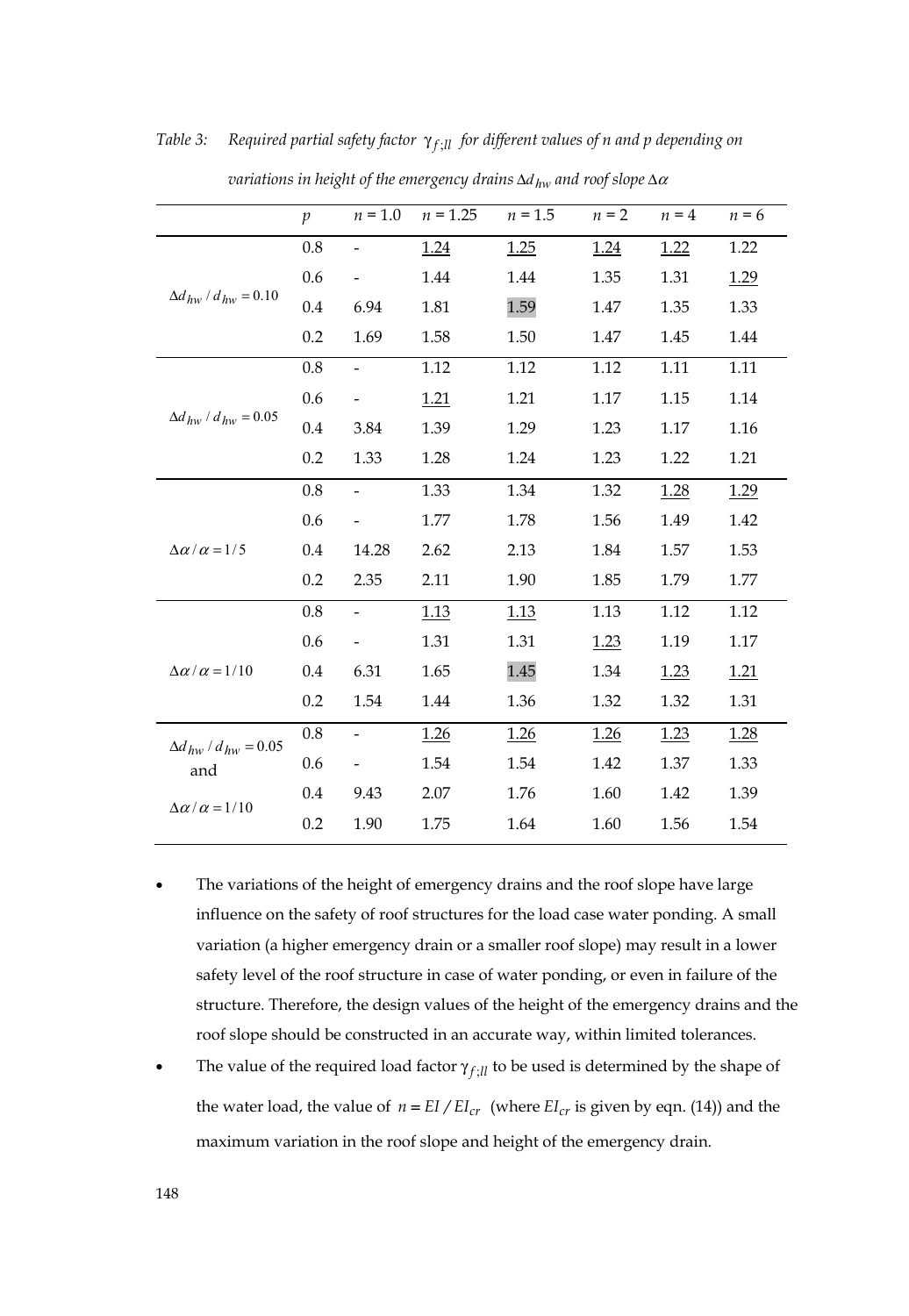- Based on the sensitivity analysis for flat roofs without slope, it can be concluded that a variation in height of the emergency drains of 30% and an adjusting error of the supports of 60% will be covered by a load factor  $\gamma_{f\text{-}ll}$  =1.3 (relevant for industrial halls [1]). So for flat roofs, problems caused by construction inaccuracies are normally not to be expected.
- Based on the sensitivity analysis for sloping roofs with  $n \ge 1.5$  it can be concluded that a load factor  $\gamma_{f\text{-}l\bar{l}}$  = 1.8 should be used, while at the same time the variations of the roof slope and the height of the emergency drains should be limited to 10% and 5% respectively. If these tolerances are not feasible or if  $n \ge 1.5$ , then a load factor even greater than 1.8 is required.
- From the sensitivity analysis it appears that for sloping roofs with  $n \geq 1.5$  the influence of the value of *n* on the safety of the roof structure is small when compared with the influence of construction inaccuracies and the influence of the area covered with water.
- Especially flexible roofs (*n* < 1.5) are extremely sensitive to construction inaccuracies regarding roof slope and height of emergency drains.
- Based on different considerations in this article and in [3] the authors advise to design roof structures with a value  $n \ge 1.5$ .
- Further research is recommended on the stochastic distribution of variations of the height of emergency drains and roof slope, in practical situations. With help of these figures and the accepted risks of failure, the required load factors can be calculated.